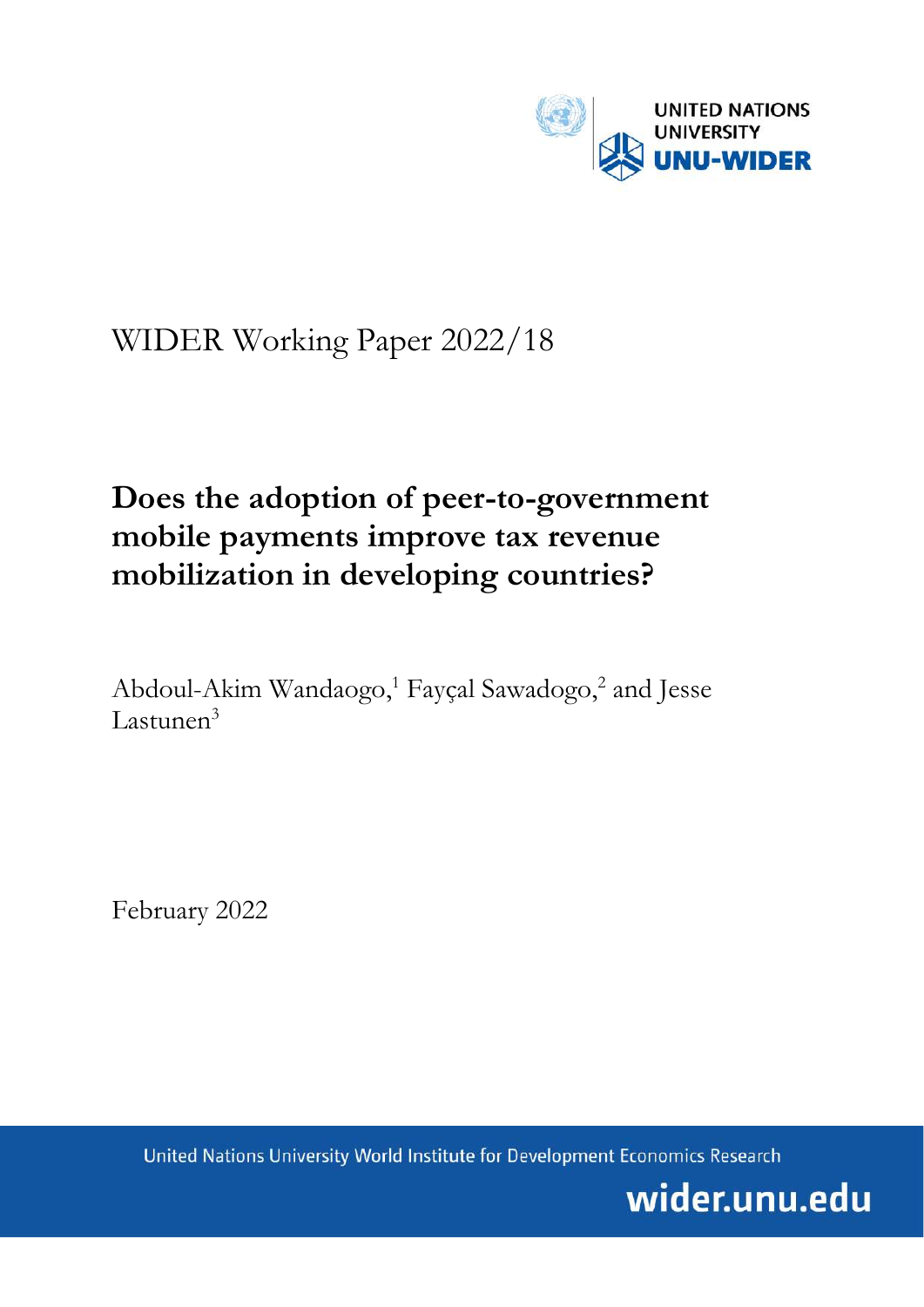**Abstract:** Developing countries need to raise sufficient tax revenue to finance development. Revenue mobilization is often hampered by limited tax compliance, weak institutions, and technical problems with tax collection. One solution to these challenges is person-to-government (P2G) mobile phone payments, adopted in a number of developing countries since the early 2000s. This study assesses the causal effect of P2G adoption on tax revenue using propensity score matching. According to the matching estimates, countries that adopt P2G services experience a 1.2–1.3 percentage point boost in direct tax revenue as a share of GDP. P2G adoption increases revenue from both corporate and personal income taxes, with larger effects on the latter. The results remain robust to matching quality tests and alternative estimation methods, including function control, two-stage least squares, and system generalized method of moments. The average treatment effects are largest among lower-middle-income countries and countries characterized by limited tax compliance and corruption control, and by low levels of urbanization and domestic credit to the private sector. The findings suggest that developing countries, particularly those with poor institutions and low levels of financial inclusion, should promote the adoption and use of mobile money services for tax transactions.

**Key words:** mobile money, P2G, direct tax revenue, propensity score matching, developing countries

#### **JEL classification:** H2, O1, O3

**Acknowledgements:** We thank Jean-François Brun, Grégoire Rota-Graziosi, Emilie Caldeira, Isaac Amedanou, Laura Muñoz, Fabrizio Santoro, and Nicholas Fischer for their valuable comments and suggestions. We are also thankful to participants at PhD student seminars organized by UNU-WIDER and CERDI for their helpful feedback. Finally, this research benefited from resources, facilities, and assistance offered to Abdoul-Akim Wandaogo under the UNU-WIDER Visiting PhD Programme in 2021. Fayçal Sawadogo and Abdoul-Akim Wandaogo acknowledge the support of the LABEX IDGM+ project (ANR-10-LABX-14-01) within the programme 'Investissements d'Avenir', operated by the French National Research Agency (ANR).

**Note:** As the research is part of one of the authors' PhD thesis, they will hold copyright to facilitate publication of the thesis.

Copyright © Authors 2022

UNU-WIDER employs a fair use policy for reasonable reproduction of UNU-WIDER copyrighted content—such as the reproduction of a table or a figure, and/or text not exceeding 400 words—with due acknowledgement of the original source, without requiring explicit permission from the copyright holder.

Information and requests[: publications@wider.unu.edu](mailto:publications@wider.unu.edu)

ISSN 1798-7237 ISBN 978-92-9267-149-5

#### <https://doi.org/10.35188/UNU-WIDER/2022/149-5>

Typescript prepared by Luke Finley.

United Nations University World Institute for Development Economics Research provides economic analysis and policy advice with the aim of promoting sustainable and equitable development. The Institute began operations in 1985 in Helsinki, Finland, as the first research and training centre of the United Nations University. Today it is a unique blend of think tank, research institute, and UN agency—providing a range of services from policy advice to governments as well as freely available original research.

The Institute is funded through income from an endowment fund with additional contributions to its work programme from Finland, Sweden, and the United Kingdom as well as earmarked contributions for specific projects from a variety of donors.

Katajanokanlaituri 6 B, 00160 Helsinki, Finland

The views expressed in this paper are those of the author(s), and do not necessarily reflect the views of the Institute or the United Nations University, nor the programme/project donors.

<sup>1</sup> Centre d'Études et de Recherches sur le Développement International (CERDI), Clermont-Ferrand, France, and Université Thomas Sankara, Ouagadougou, Burkina Faso, corresponding author[: a-akim.wandaogo@etu.uca.fr](mailto:a-akim.wandaogo@etu.uca.fr) ; 2 CERDI and Fondation pour les Etudes et Recherches sur le Développement International (FERDI), Clermont-Ferrand, France; <sup>3</sup> UNU-WIDER, Helsinki, Finland.

This study is published within the UNU-WIDER projec[t Building up efficient and fair tax systems](https://www.wider.unu.edu/node/236947) – lessons based on administrative [tax data,](https://www.wider.unu.edu/node/236947) which is part of the [Domestic Revenue Mobilization](https://www.wider.unu.edu/node/237587) programme. The programme is financed through specific contributions by the Norwegian Agency for Development Cooperation (Norad).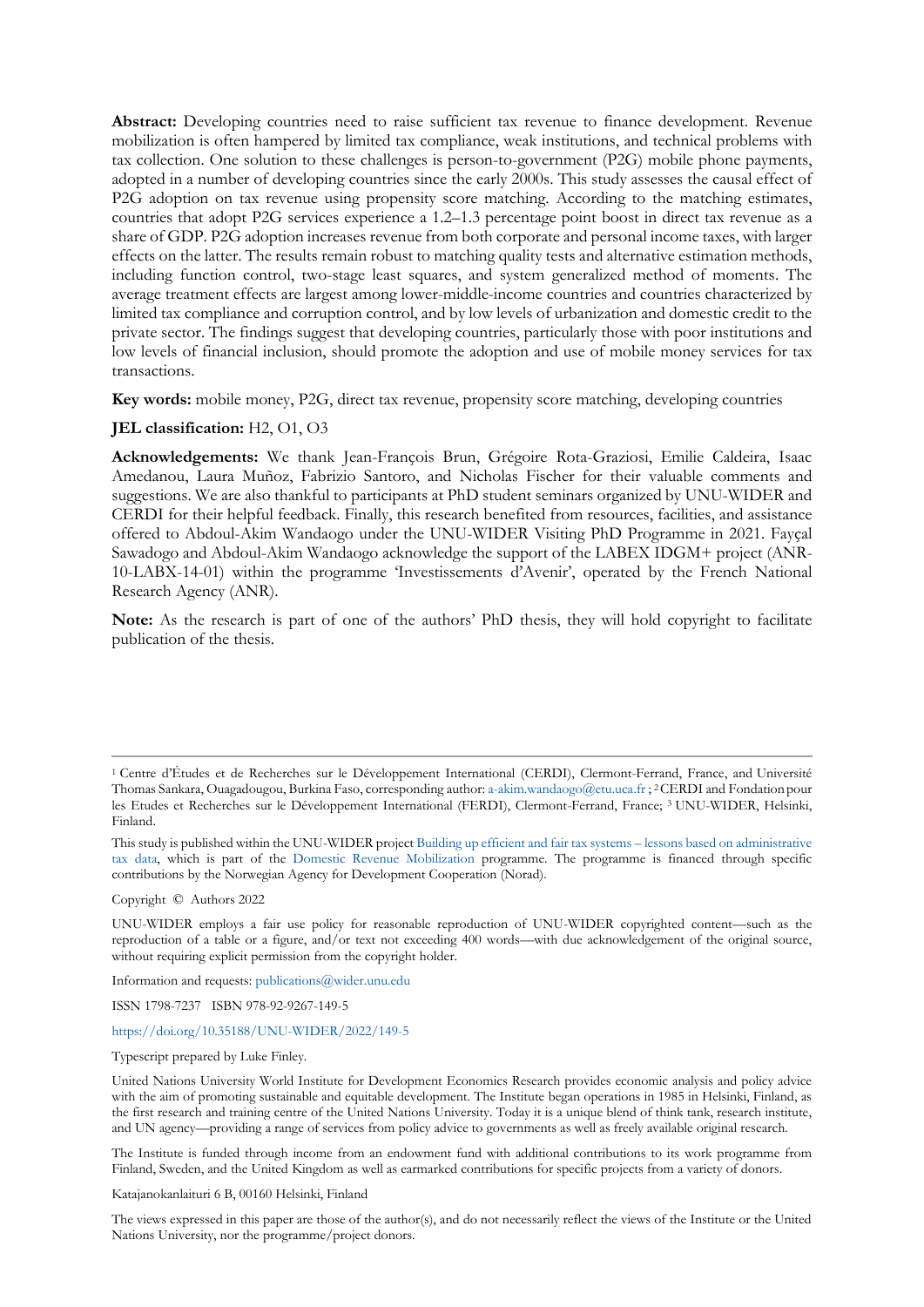## **1 Introduction**

Several studies have demonstrated a positive link between domestic tax revenue mobilization and economic development (Jenkins and Newell 2013; Owens and Carey 2009). Yet it is well established that developing countries, with tax revenues of 10–20 per cent of GDP, collect taxes much less effectively than their higher-income counterparts (Besley and Persson 2014). In addition to structural economic weaknesses, tax revenue mobilization in poorer countries is limited by their weak institutions, fragmented polities, and a poor norm of tax compliance (De Paepe and Dickinson 2014; Brun et al. 2020). The lack of sufficient resources makes it difficult for public administrations to function effectively and to provide public goods and services.

While alternatives exist for the financing of development goals, domestic taxation is generally considered a more reliable and sustainable revenue source than development aid, foreign direct investment (FDI), or debt (Rodríguez Bolívar et al. 2016; Moore and Prichard 2020). Development aid, for instance, is generally more unpredictable than tax revenue and its volatility tends to increase with the degree of aid dependence (Bulir and Hamann 2001), typically high in less-developed economies. Aid dependence can also reduce incentives for governments to maintain efficient institutions, such as an effective tax revenue administration (Djankov et al. 2008). The inflows of FDI are similarly unstable and also dependent on the economic conditions of countries of origin, while debt financing comes with well-known sustainability challenges. Tax revenues are critical for developing countries because they provide governments with reliable and independent revenue.

Several studies have assessed the determinants of tax revenue and factors that can improve tax revenue mobilization (Baunsgaard and Keen 2010; Besley and Persson 2009; Brückner 2012; Clist and Morrissey 2011; Gnangnon and Brun 2019a, 2019b; Lotz and Morss 1970; Mahdavi 2008). Among other factors, larger tax revenues are associated with trade openness, democracy, quality of institutions, foreign aid and assistance, and population size.

With the rise of information and communication technology (ICT), more attention has been directed in recent years to the effects of digitalization on tax revenue. Moore and Prichard (2020) argue that ICTs can help developing countries collect more taxes by improving transparency and centralizing the tax compliance process. Eilu (2018) emphasizes the critical need to better integrate ICTs into national tax systems in order to improve revenue collection and related enforcement.

Empirical research provides support for these arguments. Many studies have assessed the impact of the internet on tax revenue, generally relying on the two-step system generalized method of moments (GMM) estimator. They show that internet access has increased domestic (non-resource) tax revenue (Gnangnon and Brun 2018; 2019a), promoted related tax transition reforms (Gnangnon 2020a), and reduced tax revenue instability (Gnangnon 2020b). Using fixed time effects models, Koyuncu et al. (2016) show that the penetration of computers, mobile phones, and other ICTs improved tax revenues in a sample of 157 countries between 1990 and 2013. Similarly, using a panel of 96 developing countries from 2005 to 2016, Brun et al. (2020) find that ICT usage has had a positive effect on tax collection, channelled especially through government effectiveness, control of corruption, and better tax compliance.

This general evidence raises the question of which specific information technologies can further promote the mobilization of tax revenue in the developing world. More than a decade ago, Bird and Zolt (2008) argued that the widespread use of cell phones for conducting financial transactions in less-developed countries implies that electronic tax filing and payment using this method may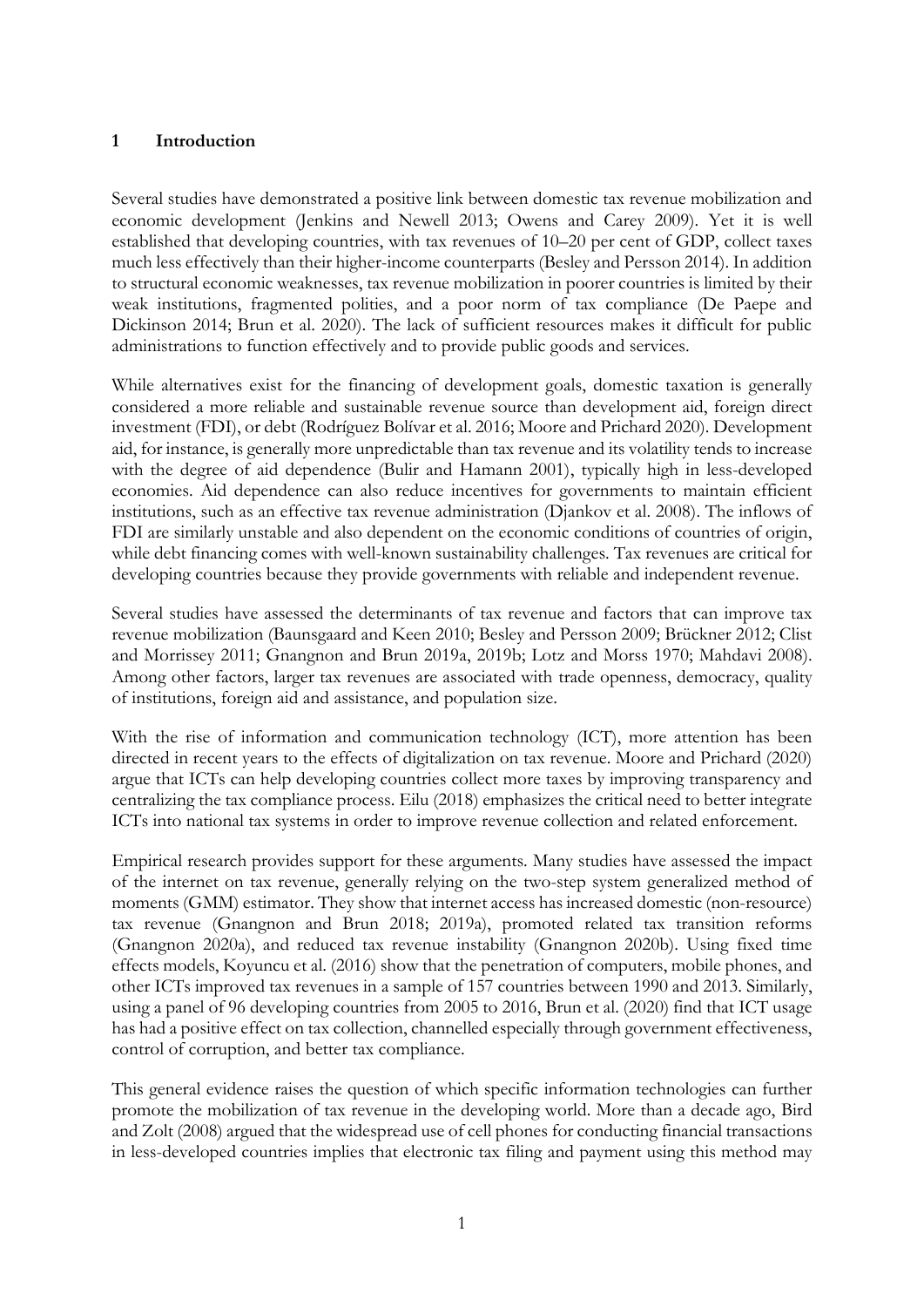soon be possible. Since the beginning of the 2000s, Mobile Money (MM) services have in fact emerged as a plausible method of conducting such transactions.

First implemented in Russia in 2002, MM is a payment system that uses a mobile phone with an associated financial account to send and receive money. While several types of MM services exist,<sup>1</sup> this study focuses specifically on person-to-government (P2G) transfers, adopted in several developing countries over the past two decades. P2G payments are money transfers from individuals or businesses to governments, including agencies and other institutions at the municipal, state, and national level. P2G transfers can be statutory payments, such as fees or tax payments, or payments to government-owned utilities for obtaining documents such as marriage certificates or business licences (GSMA 2020). This study asks whether the adoption of P2G as a means of payment can increase direct tax revenues in developing countries, and, if so, how different country characteristics mediate this effect.

In most developing countries, tax collection has remained traditional until recent years. The collection process typically entails taxpayers visiting local tax authorities to discharge their tax obligations, usually by cash or cheque. Self-declaration, data entry, and manual collection often take several weeks and are fraught with a high risk of corruption, losing declarations, and also reducing taxpayer morale. Streamlining these processes can reduce both taxpayers' compliance costs and tax authorities' collection costs, ideally leading to greater revenue mobilization.

Existing literature has established several channels through which P2G payments can improve tax collection, especially in countries characterized by inefficient domestic revenue mobilization. First, P2G payments can reduce corruption in the tax administration by limiting physical interactions and payments by cash or cheque (Barasa 2021; Nwachi 2020).<sup>2</sup> Second, P2G transactions can address compliance challenges associated with the large informal sectors present in many developing countries (Besley and Persson 2014; Joshi et al. 2014). Small, informal enterprises are difficult for tax administrators to identify and target. Even when taxes can be levied, these companies often face long and complex procedures to discharge their tax obligations. Since informal and small firms already use MM payments in other contexts quite widely (GSMA 2019), dedicated P2G platforms can improve their compliance behaviour, help tax administrators identify more such firms, and thereby promote the broader formalization of the economy. Empirical evidence indicates that MM services can in fact induce formalization (Jacolin et al. 2019).

Despite the opportunities offered by P2G payment services, there are no studies, to the authors' knowledge, that assess the impact of their adoption on tax revenue. This paper addresses this gap by estimating the effect of P2G adoption on direct tax revenue, relying on a sample of 96 developing countries. The choice of direct (instead of indirect or overall) tax revenue as the main outcome is based on the notion that P2G payments are typically used by taxpayers to settle tax obligations imposed on them directly with the tax administration. In addition to providing the first empirical estimates on the impact on tax revenue of adopting P2G services, the work highlights how structural factors that differ across countries mediate the impact, demonstrating which types of countries are most likely to benefit from the technology.

In the analysis, propensity score matching (PSM) is used to estimate the average treatment effect on the treated, namely the effect of P2G adoption on direct tax revenues in developing countries

-

<sup>&</sup>lt;sup>1</sup> Other MM services include person-to-person transfers, government-to-person transfers, merchant payment transfers, airtime top-ups, international remittances, and bill payments.

 $2^{2}$  See Brun et al. (2020) on the advantages of dematerializing tax payments.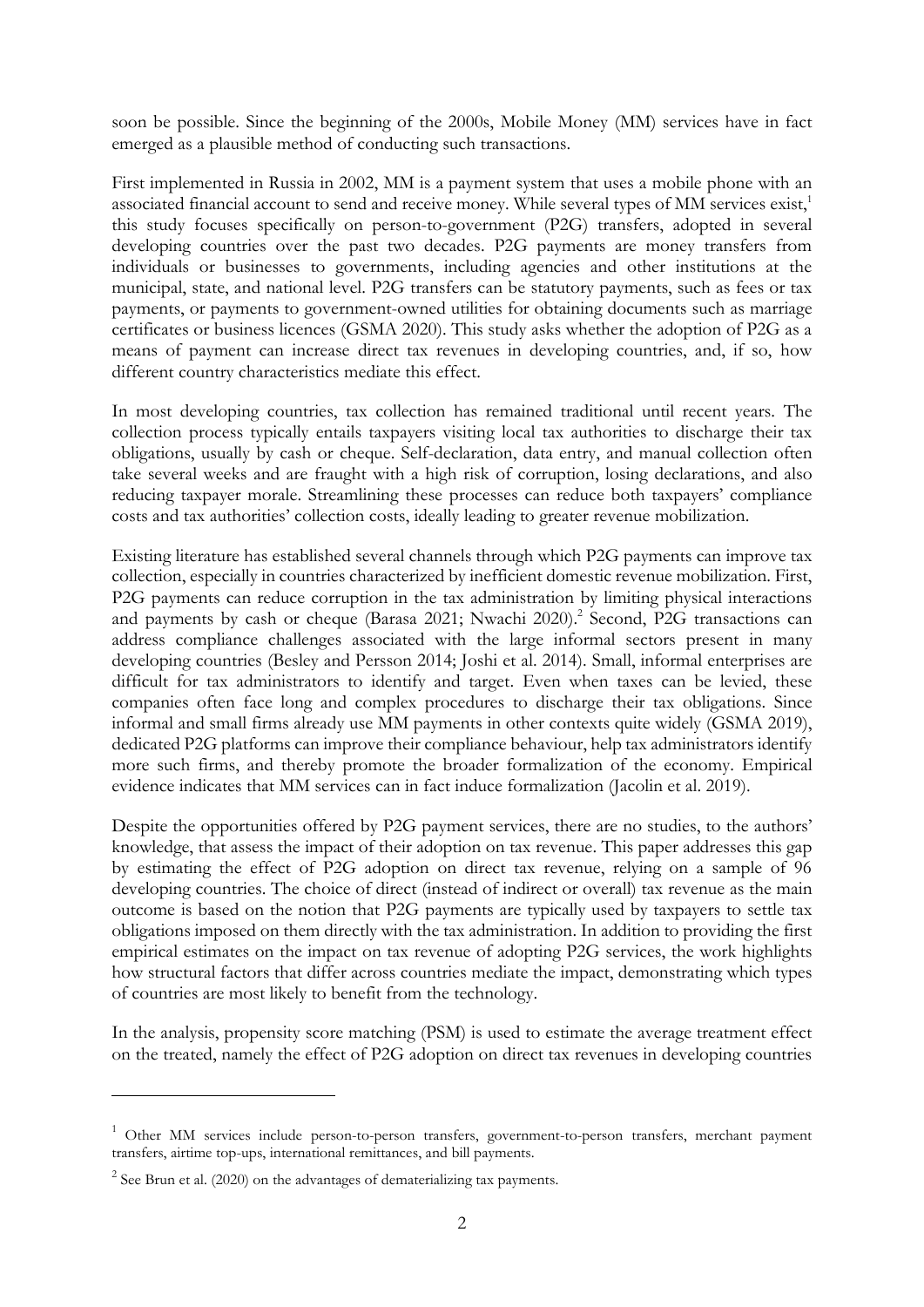that had adopted the technology by the end of 2018. The robustness of the results is tested using matching quality tests and alternative estimation methods, including function control, 2SLS, and system GMM. The main hypothesis is that P2G adoption improves direct tax revenues in adopting developing countries through providing a new, convenient mechanism for settling tax obligations, hence improving compliance, and through reducing corruption and improving administrative efficiency.

The matching estimates in the study show that PG2 adoption has a positive and significant effect on direct tax revenue, including both corporate income tax (CIT) and personal income tax (PIT). Using various matching estimates, the adoption of P2G services increases direct tax revenue by 1.21 to 1.32 percentage points. This effect is larger for revenues from PIT (0.68–0.85) than those from CIT (0.44–0.60). When assessing heterogeneity by income level using the control function method, the positive effect is only observed for low-income and lower-middle-income countries.

As for different transmission channels, P2G adoption is more effective for tax mobilization for countries characterized by an ineffective bureaucracy, extensive informality, and low levels of financial inclusion. Allowing and encouraging the use of P2G services for tax transactions in such countries would be a critical step towards improving tax compliance and overcoming existing institutional barriers to domestic tax revenue mobilization.

The treatment effects are also positive and significant for countries with low levels of development assistance and resource rents—potentially incentivizing tax collection reforms—and countries with high rates of labour force participation and school enrolment—indicating that reaping benefits from P2G services requires a large and capable user base.

The rest of the paper is structured as follows. Section 2 presents the data and the identification strategy. Section 3 presents the empirical results. Conclusions and policy implications are provided in Section 4.

## **2 Data and methodology**

### **2.1 Data**

<u>.</u>

The study uses data from 96 developing countries from 1994 to 2018. The data on tax revenue are compiled from the UNU-WIDER Government Revenue Dataset (GRD; UNU-WIDER 2021). The treatment variable for P2G adoption ('P2G') is constructed using the GSMA Mobile Money tracker, which records the year that mobile financial services were adopted for each adopter operator in each country. For a given country, 'P2G' is assigned a value of one for the years in which the service has been available, and zero otherwise. The rest of the control variables come from the World Development Indicators (WDI; World Bank 2021)).

Figure 1 illustrates mean direct tax revenues as a share of GDP in the adopter countries before and after P2G adoption; 17 out of 19 adopter countries experienced an increase in direct tax revenue after adopting the technology (i.e., they are located above the first bisector).<sup>3</sup>

<sup>&</sup>lt;sup>3</sup> The list of adopter countries is provided in Table A1 in Appendix A, while the description of the variables and descriptive statistics are provided in Tables B1 and B2 in Appendix B.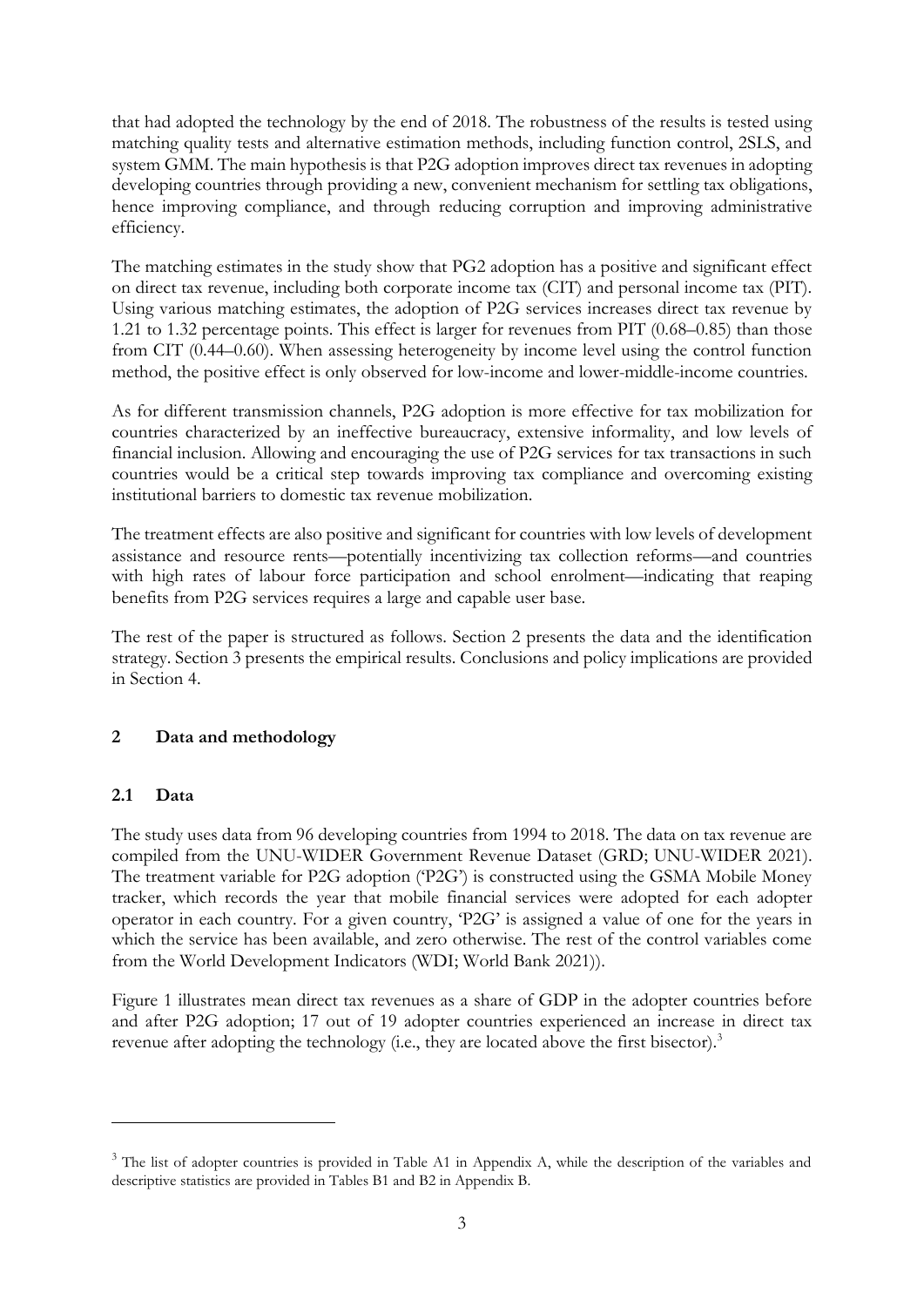Figure 1: Direct tax revenue to GDP ratio before and after P2G adoption



Note: ratio of mean direct tax revenue to GDP calculated from either all available years before P2G adoption (xaxis) or the first and following years after P2G adoption (Y axis); the ratio increased after P2G adoption for countries above the bisector.

Source: authors' elaboration of data from UNU-WIDER (2021) and World Bank (2021).

### **2.2 Methodology**

We use PSM to evaluate the causal effect on direct tax revenue of adopting P2G services. The methodology, developed by Rosenbaum and Rubin (1983), has become increasingly popular in empirical economics (e.g. Combes et al. 2019; Imai and Azam 2012; Levchenko et al. 2009; Sawadogo 2020), including research on tax revenue topics (Balima et al. 2016; Ebeke et al. 2016; Lucotte 2012).

In non-randomized or observational studies, individual baseline characteristics generally influence exposure to a particular treatment. When baseline characteristics differ with treatment exposure, assessing the causal effect of the treatment on a given outcome requires such difference to be accounted for (i.e., addressing selection bias). PSM suits this study, as it can be used to evaluate the causal impact of a binary variable on any output from observational data (see e.g. Austin 2014).

This study implements a general three-step procedure to analyse the impact of P2G adoption on direct tax revenue. The first step entails the estimation of propensity scores (PS), or the probability of exposure to the treatment. The second step involves generating matched sets of P2G adopters and non-adopters with similar average PS. Finally, we estimate the average treatment effect on the treated (ATT) using various matching methods.

First, the PS is denoted by  $l(Y_i)$ , the probability of adopting P2G services given selected covariates: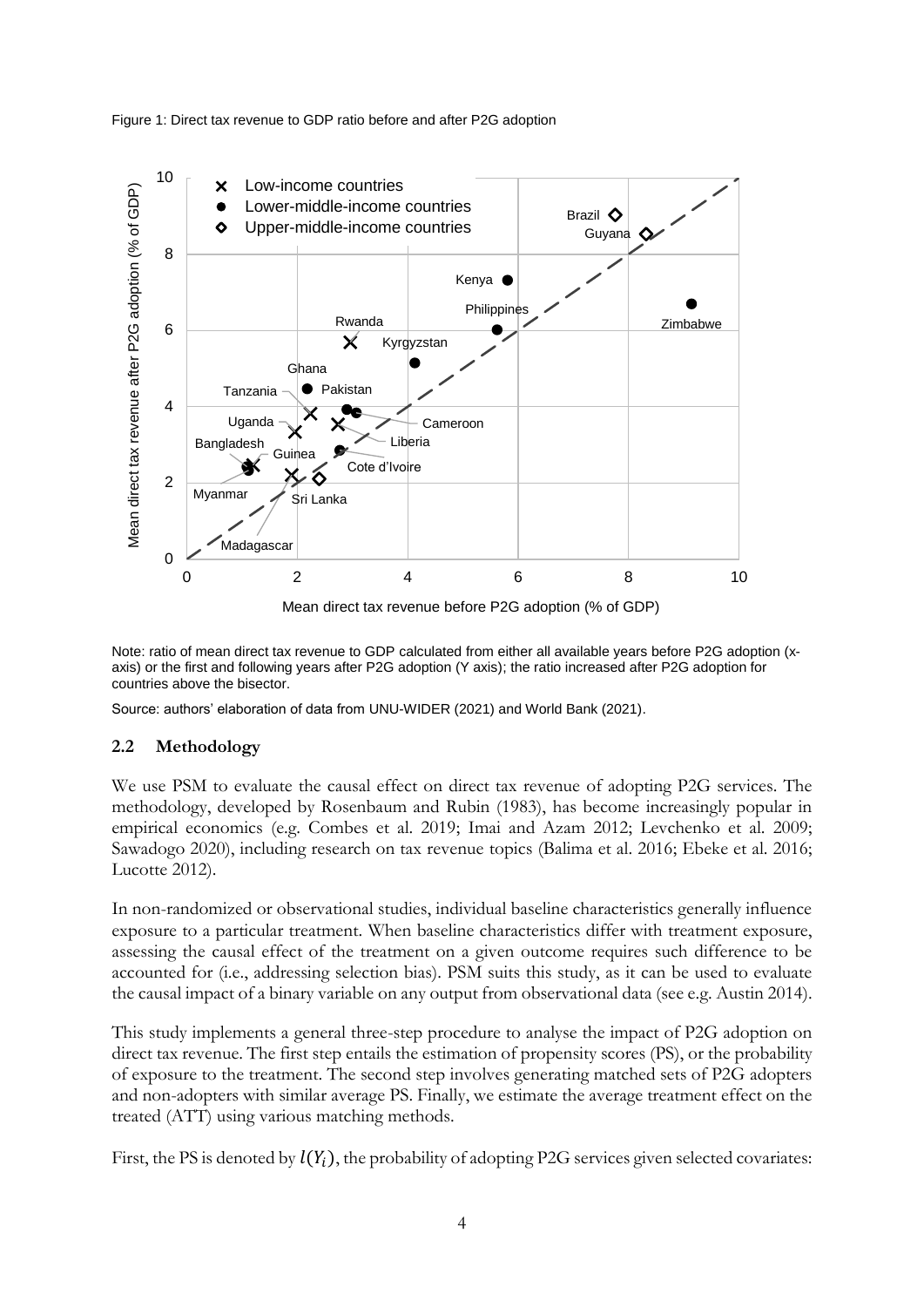$$
l(Y_i) = P(P2G_i = 1|Y_i) \tag{1}
$$

where  $P2G_i$  signifies the treatment (P2G services adoption) and  $Y_i$  is a set of covariates that can simultaneously explain both P2G adoption and direct tax revenue.

The ATT can be formulated as follows:

$$
ATT = E[(TX_i^1 - TX_i^0)|P2G_i = 1]
$$
\n(2)

representing the average difference between tax revenue mobilized with and without P2G adoption ( $TX_i^1$  and  $TX_i^0$ , respectively) in adopter countries ( $P2G_i = 1$ ). Alternatively:

$$
ATT = E(TX_i^1 | P2G_i = 1) - E(TX_i^0 | P2G_i = 1)
$$
\n(3)

The last term, representing average tax revenue in adopter countries in a hypothetical case in which they had not adopted P2G services, is unobservable. Replacing it with mean tax revenue in nonadopter countries would lead to self-selection bias, because P2G adoption may be correlated with a set of observable characteristics across countries (Dehejia and Wahba 2002; Heckman et al. 1998; Lin and Ye 2007). Instead, the second term is replaced with tax revenue in non-adopter countries with basic characteristics comparable to those of their adopter pair:

$$
ATT = E\big[TX_i^1\big|P2G_i = 1, l(Y_i)\big] - E\big[TX_i^0\big|P2G_i = 0, l(Y_i)\big] \tag{4}
$$

where  $l(Y_i)$  is the probability of P2G adoption given selected covariates from Equation 1.

The ATT is then estimated using various matching methods available in the literature, including: (1) nearest neighbour matching, which consists of matching each P2G adopter with the nonadopter with the closest PS (using  $n = 1, 2, 3$ ); (2) radius matching (Dehejia and Wahba 2002), which retains non-adopters with a PS between a radius (using  $r = 0.005, 0.01, 0.05$ ); (3) kernel estimator (Heckman et al. 1997, 1998), which matches each P2G adopter with a weighted average of all non-adopters; and (4) local linear regression (Heckman et al. 1997, 1998), which improves kernel estimator by adding a linear term in the weighting function (Fan 1993).<sup>4</sup>

#### **3 Results**

<u>.</u>

#### **3.1 Propensity score estimation**

PS are estimated using a probit model, in which the probability of adopting P2G services depends on various characteristics drawn from existing literature on MM service adoption and domestic tax revenue (Ebeke et al. 2016; Gupta et al. 2003; Imam and Jacobs 2007; Keen and Lockwood 2010; Khattry and Raos 2002; Le et al. 2008; Tanzi 1977).

In total, nine covariates are included in the model: total population growth rate, mobile phone market penetration, growth rate of GDP per capita, agriculture value added, domestic credit to the

<sup>&</sup>lt;sup>4</sup> For more details, see Imbens (2004) and Smith and Todd (2005). Caliendo and Kopeinig (2008) cover the general background, advantages, and challenges concerning different matching strategies.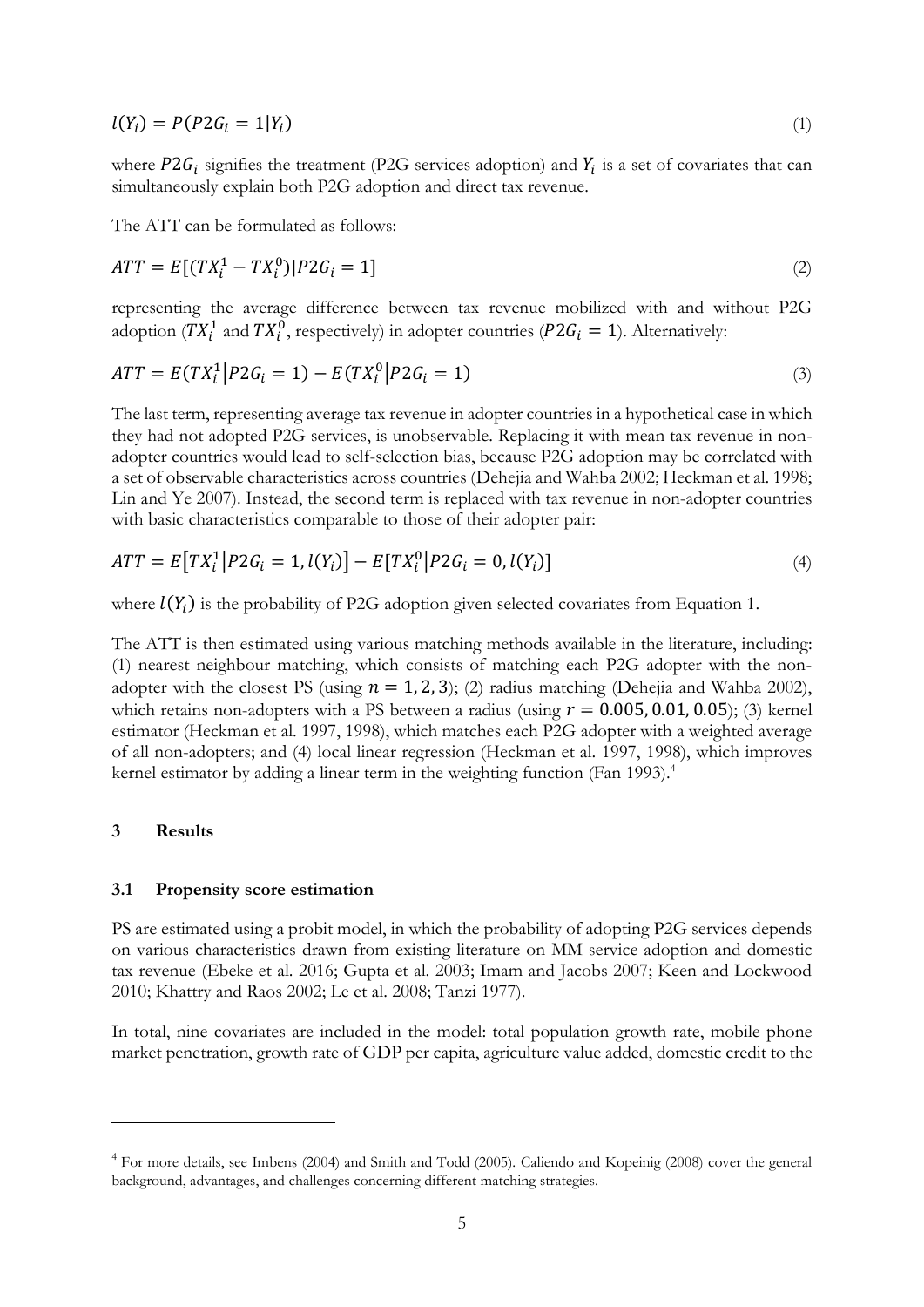private sector, trade openness, inflation, natural resource rents, and control of corruption. Table 1 presents the PS estimation results, with the basic specification shown in the first column.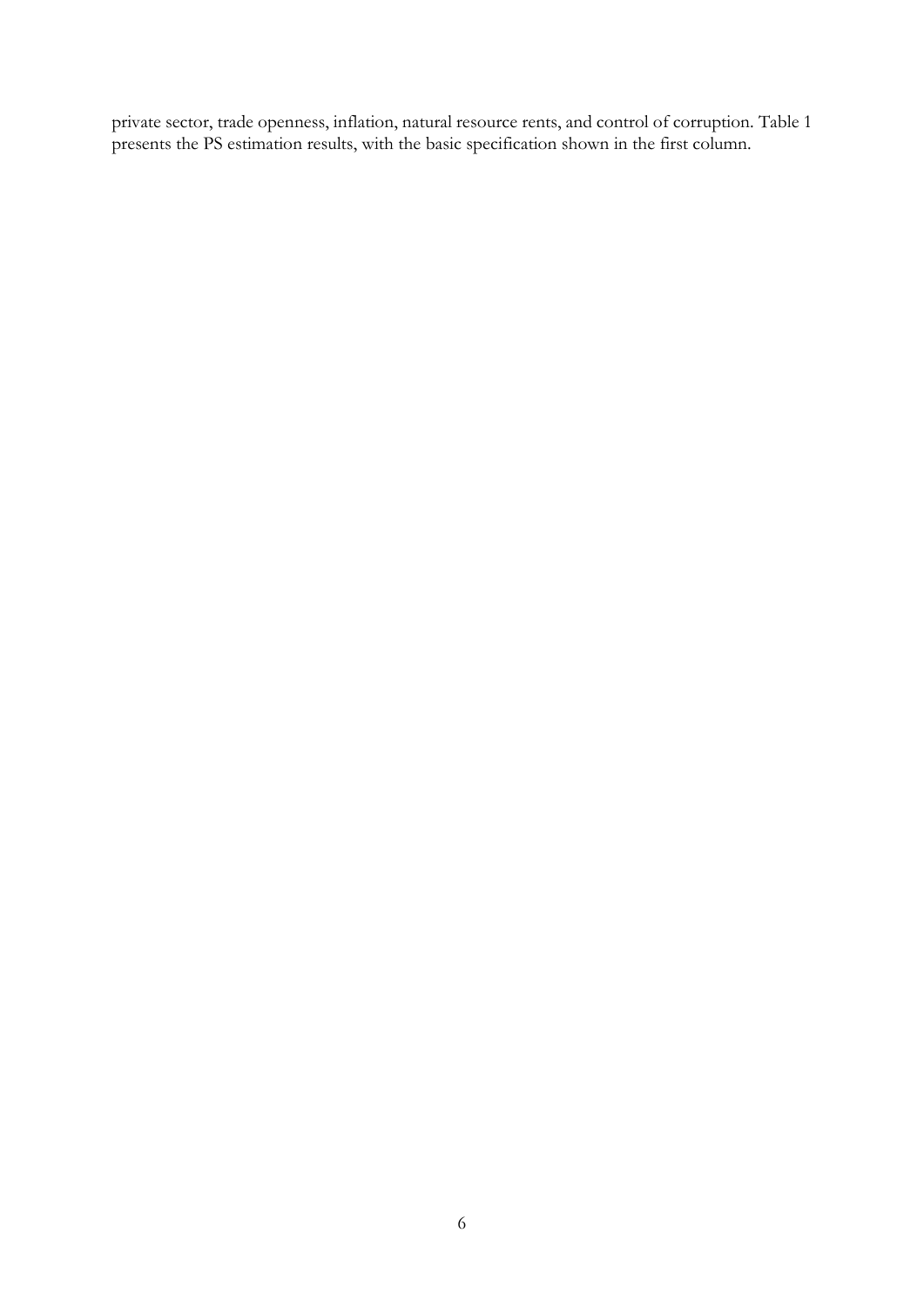|                          | (1)                  | (2)                  | (3)                  | (4)                  | (5)                  | (6)                  | (7)                  | (8)                  | (9)                  | (10)                 | (11)                 | (12)                 |
|--------------------------|----------------------|----------------------|----------------------|----------------------|----------------------|----------------------|----------------------|----------------------|----------------------|----------------------|----------------------|----------------------|
| Population growth        | $0.44***$<br>(0.06)  | $0.47***$<br>(0.06)  | $0.44***$<br>(0.05)  | $0.61***$<br>(0.12)  | $0.48***$<br>(0.07)  | $0.51***$<br>(0.08)  | $0.51***$<br>(0.08)  | $0.50***$<br>(0.11)  | $0.45***$<br>(0.07)  | $0.47***$<br>(0.07)  | $0.42***$<br>(0.07)  | $0.44***$<br>(0.08)  |
| Mobile phone penetration | $0.02***$<br>(0.00)  | $0.02***$<br>(0.00)  | $0.01***$<br>(0.00)  | $0.02***$<br>(0.00)  | $0.02***$<br>(0.00)  | $0.02***$<br>(0.00)  | $0.02***$<br>(0.00)  | $0.01***$<br>(0.00)  | $0.02***$<br>(0.00)  | $0.02***$<br>(0.00)  | $0.01***$<br>(0.00)  | $0.02***$<br>(0.00)  |
| GDP per capita growth    | $0.07***$<br>(0.02)  | $0.07***$<br>(0.02)  | $0.07***$<br>(0.02)  | $0.06**$<br>(0.03)   | $0.08***$<br>(0.02)  | $0.07***$<br>(0.03)  | $0.08***$<br>(0.03)  | 0.04<br>(0.03)       | $0.07***$<br>(0.02)  | $0.07***$<br>(0.02)  | $0.06***$<br>(0.03)  | 0.032<br>(0.02)      |
| Domestic credit          | $-0.01***$<br>(0.00) | $-0.02***$<br>(0.00) | $-0.02***$<br>(0.00) | $-0.02***$<br>(0.00) | $-0.01***$<br>(0.00) | $-0.02***$<br>(0.01) | $-0.02***$<br>(0.01) | $-0.00$<br>(0.01)    | $-0.02***$<br>(0.00) | $-0.01***$<br>(0.00) | $-0.02***$<br>(0.00) | $-0.01***$<br>(0.00) |
| Inflation                | $-0.03**$<br>(0.01)  | $-0.02**$<br>(0.01)  | $-0.02*$<br>(0.01)   | $-0.02*$<br>(0.01)   | $-0.03*$<br>(0.01)   | $-0.03**$<br>(0.01)  | $-0.00$<br>(0.00)    | $-0.03*$<br>(0.02)   | $-0.03**$<br>(0.01)  | $-0.02$<br>(0.01)    | $-0.04**$<br>(0.02)  | $-0.04***$<br>(0.01) |
| Control of corruption    | $-1.25***$<br>(0.16) |                      |                      | $-1.34***$<br>(0.20) | $-1.03***$<br>(0.18) | $-1.55***$<br>(0.21) | $-1.29***$<br>(0.19) | $-1.42***$<br>(0.30) | $-1.21***$<br>(0.17) | $-1.28***$<br>(0.15) | $-1.32***$<br>(0.20) | $-1.29***$<br>(0.17) |
| Agriculture value added  | $-0.01$<br>(0.01)    | $-0.00$<br>(0.01)    | $-0.01$<br>(0.01)    | $-0.02**$<br>(0.01)  | $-0.01$<br>(0.01)    | 0.01<br>(0.01)       | $-0.01$<br>(0.01)    | $-0.04***$<br>(0.01) | $-0.00$<br>(0.01)    | $-0.02**$<br>(0.01)  | $-0.01*$<br>(0.01)   | $-0.05***$<br>(0.01) |
| Trade openness           | $-0.02***$<br>(0.00) | $-0.02***$<br>(0.00) | $-0.02***$<br>(0.00) | $-0.02***$<br>(0.00) | $-0.02***$<br>(0.00) | $-0.01***$<br>(0.00) | $-0.02***$<br>(0.00) | $-0.03***$<br>(0.00) | $-0.02***$<br>(0.00) | $-0.02***$<br>(0.00) | $-0.02***$<br>(0.00) | $-0.02***$<br>(0.00) |
| Resource rents           | $-0.08***$<br>(0.01) | $-0.08***$<br>(0.01) | $-0.08***$<br>(0.01) | $-0.09***$<br>(0.01) | $-0.08***$<br>(0.01) | $-0.09***$<br>(0.01) | $-0.07***$<br>(0.01) | $-0.05***$<br>(0.01) | $-0.08***$<br>(0.01) | $-0.09***$<br>(0.01) | $-0.08***$<br>(0.01) | $-0.06***$<br>(0.01) |
| Rule of law              |                      | $-0.58***$<br>(0.13) |                      |                      |                      |                      |                      |                      |                      |                      |                      |                      |
| Government effectiveness |                      |                      | $-0.40***$<br>(0.15) |                      |                      |                      |                      |                      |                      |                      |                      |                      |
| School enrolment         |                      |                      |                      | $0.02***$<br>(0.01)  |                      |                      |                      |                      |                      |                      |                      |                      |
| Social conditions        |                      |                      |                      |                      | $-0.13**$<br>(0.06)  |                      |                      |                      |                      |                      |                      |                      |
| Bureaucracy quality      |                      |                      |                      |                      |                      | $0.51***$<br>(0.11)  |                      |                      |                      |                      |                      |                      |
| Tax compliance           |                      |                      |                      |                      |                      |                      | $0.18***$<br>(0.05)  |                      |                      |                      |                      |                      |
| Public admin. quality    |                      |                      |                      |                      |                      |                      |                      | 0.15<br>(0.30)       |                      |                      |                      |                      |

Table 1: Probit estimation of propensity scores

7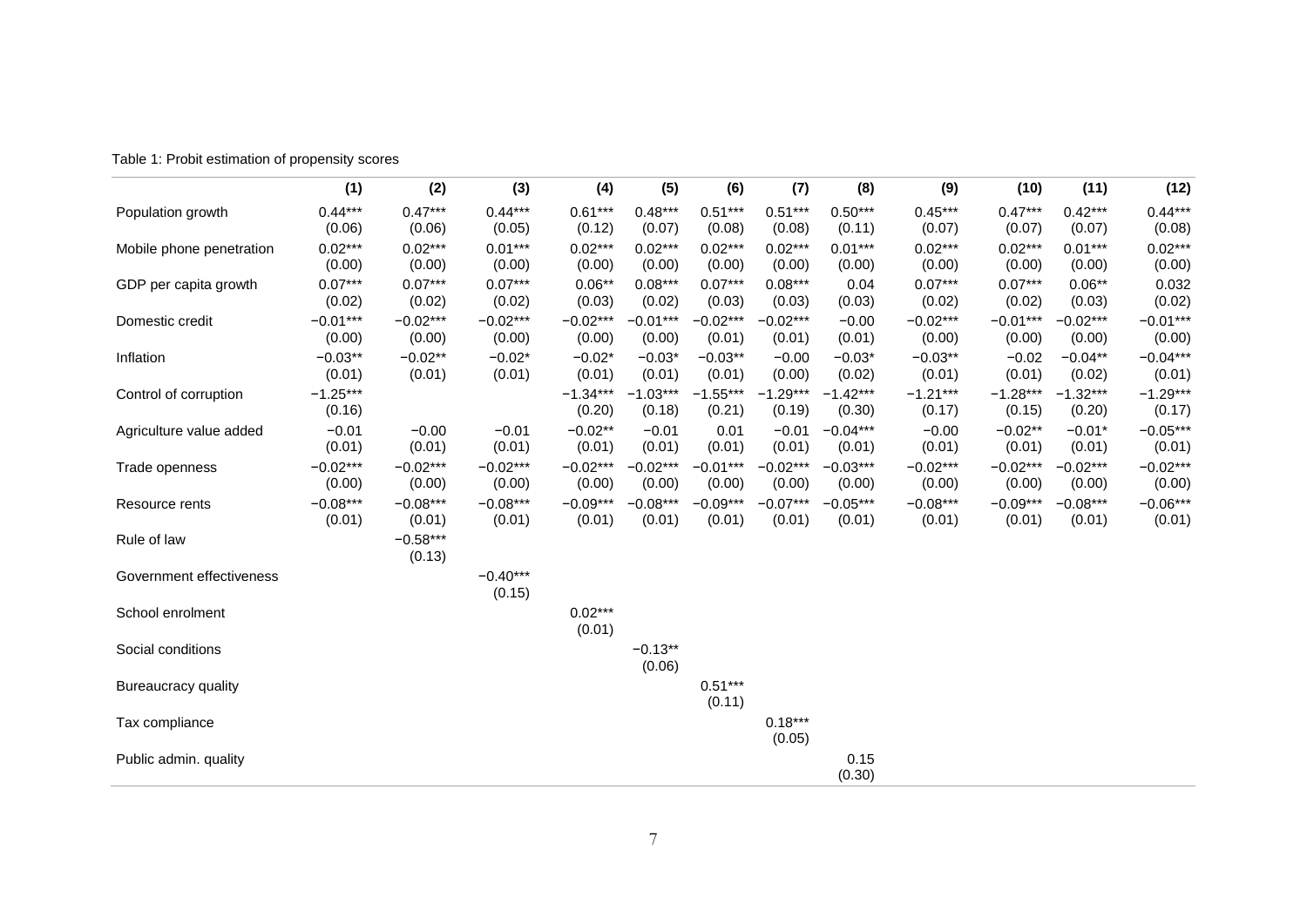| Net ODA                    |                      |                      |                      |                      |                      |                      |                      |                   | $-0.03$<br>(0.02)    |                      |                      |                      |
|----------------------------|----------------------|----------------------|----------------------|----------------------|----------------------|----------------------|----------------------|-------------------|----------------------|----------------------|----------------------|----------------------|
| Labour force participation |                      |                      |                      |                      |                      |                      |                      |                   |                      | $0.03***$<br>(0.01)  |                      |                      |
| Paying taxes: score        |                      |                      |                      |                      |                      |                      |                      |                   |                      |                      | $0.01***$<br>(0.00)  |                      |
| Urban population           |                      |                      |                      |                      |                      |                      |                      |                   |                      |                      |                      | $-0.04***$<br>(0.01) |
| Constant                   | $-2.08***$<br>(0.29) | $-1.62***$<br>(0.26) | $-1.38***$<br>(0.25) | $-3.88***$<br>(0.66) | $-1.80***$<br>(0.49) | $-3.89***$<br>(0.49) | $-3.60***$<br>(0.45) | $-1.51$<br>(1.23) | $-2.07***$<br>(0.30) | $-4.13***$<br>(0.56) | $-1.52***$<br>(0.44) | 0.37<br>(0.38)       |
| Observations               | 1,320                | 1,322                | 1,320                | 1,097                | 918                  | 918                  | 826                  | 514               | 1,297                | 1,281                | 845                  | 1,320                |
| Pseudo R2                  | 0.35                 | 0.29                 | 0.28                 | 0.37                 | 0.33                 | 0.36                 | 0.34                 | 0.36              | 0.34                 | 0.37                 | 0.37                 | 0.43                 |

Note: robust standard errors in brackets; \*p<0.10, \*\*p<0.05, and \*\*\*p<0.01; ODA refers to official development assistance.

Source: authors' elaboration.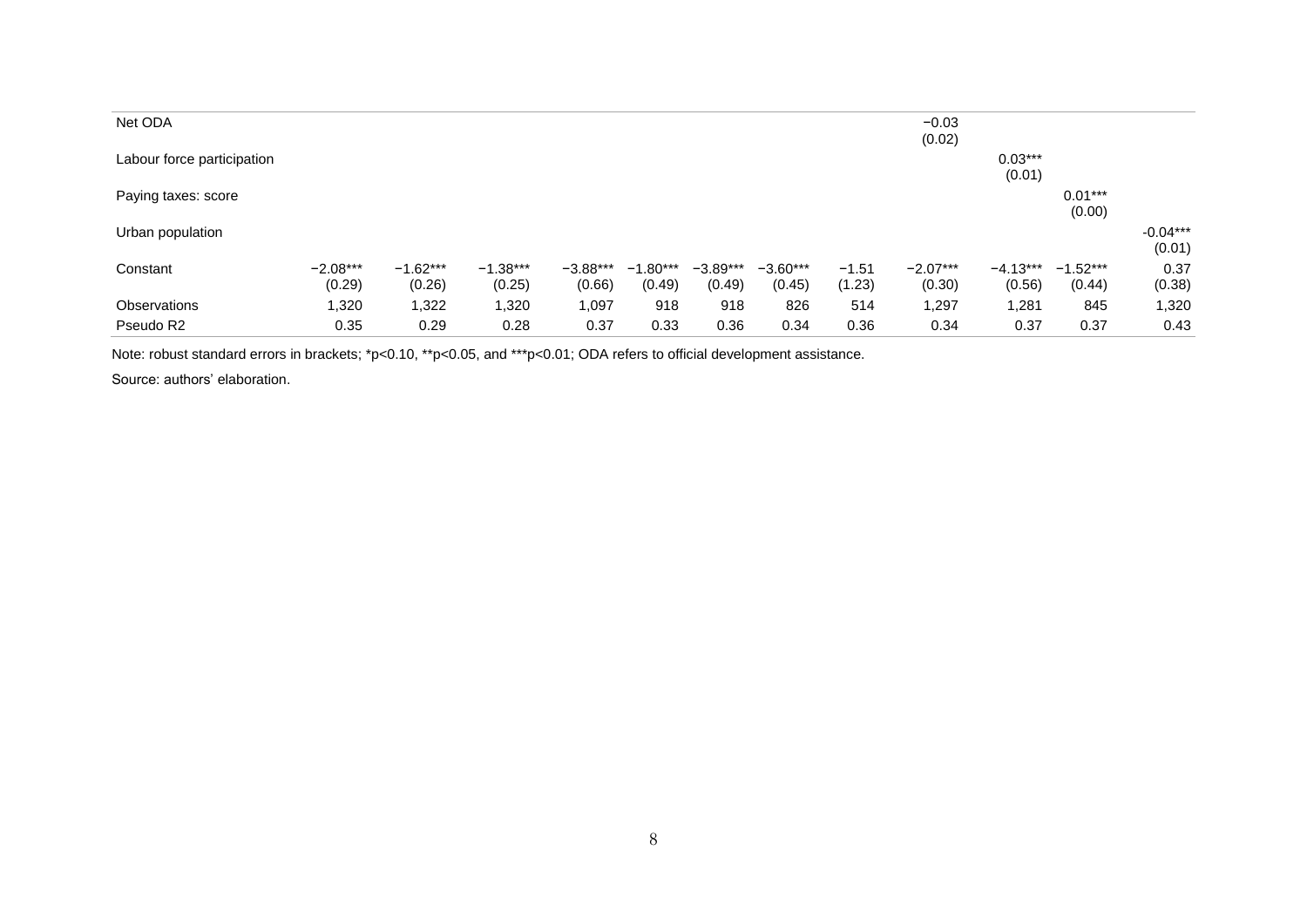Columns 2–12 refer to alternative specifications that use institutional, economic, social, demographic, and administrative characteristics that can potentially explain both P2G adoption and tax revenue. The PSs resulting from these alternative specifications are used to assess the robustness of the results using different matching methodologies later, in Table 2. Given that McFadden's pseudo R2s range from 0.28 to up to 0.43, the tested specifications can be considered adequate in explaining the adoption of P2G services.

From the nine main variables, the first three demonstrate an expected positive association with P2G adoption. Rapid population growth and mobile phone penetration can facilitate adoption, as a growing number of potential users increases the utility of the technology via network effects. Countries with a strong economy, characterized by fast per capita GDP growth, are in turn expected to be well equipped and willing to adopt innovative payment solutions in general.

The next three variables are negatively correlated with P2G adoption, again in line with ex ante expectations. Significant domestic credit to the private sector is likely to reflect more-developed, traditional banking systems that are generally associated with lower financial exclusion and thereby lower incentives to adopt innovative payment solutions. High inflation is a sign of poor macroeconomic conditions, potentially discouraging the extensive adoption of new technologies. As for corruption control, an indicator of stable institutions, Evans and Pirchio (2014), Jacolin et al. (2019), and Pénicaud (2013) argue that countries with high institutional quality may not favour the adoption of novel innovations such as P2G due to their generally restrictive regulatory environments.

The remaining three variables are also negatively correlated with P2G adoption, with largely insignificant coefficients for agricultural value added and significant coefficients for trade openness and resource rents. On one hand, countries with a large informal sector, reflected by high levels of value added from agriculture, might favour P2G services to facilitate the formalization of their labour markets via new tax payment solutions. High agricultural value added may, however, also reflect poor socioeconomic conditions that reduce the likelihood of P2G adoption, explaining the negative coefficient.

The negative coefficient for trade openness could be explained by the notion that more-open economies are also more likely to have developed traditional financial systems and related services, with limited demand for alternative payment solutions. Such factors may be more important than the expected positive effect of trade openness on technology transfer, which could in turn facilitate P2G adoption.<sup>5</sup> Finally, the negative coefficient for natural resource trends may be explained by a version of the resource curse where less-diversified countries are less willing to adopt innovative technological solutions across the economy.

Figure 2 presents the distribution of PS across countries in the sample before and after matching for P2G adoption.

<u>.</u>

<sup>&</sup>lt;sup>5</sup> Keen and Lockwood (2010) find a similar non-intuitive sign for trade openness when estimating its effect on VAT adoption.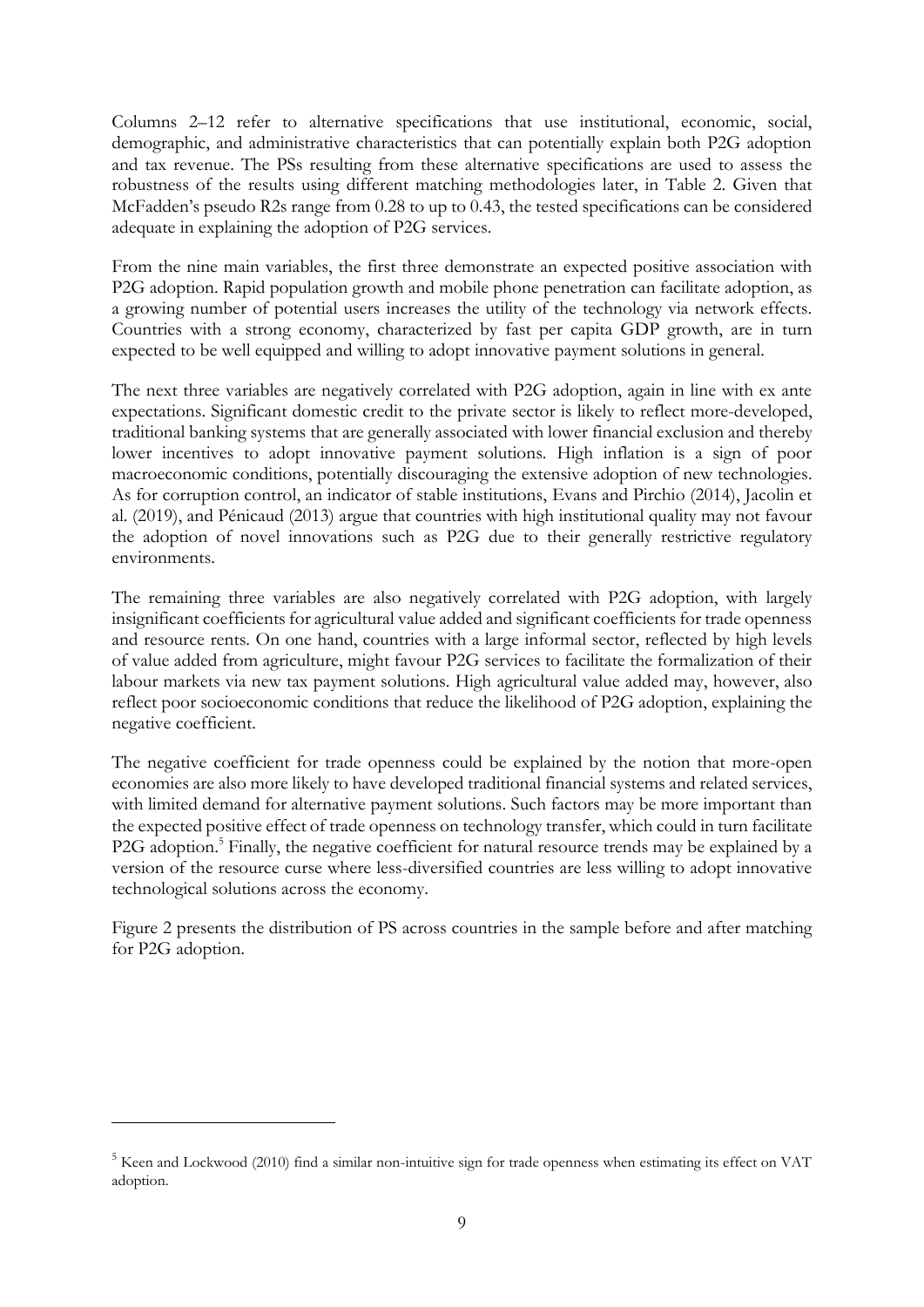



Source: authors' elaboration.

#### **3.2 Matching results**

-

Table 2 presents the evaluation results using a variety of matching techniques, along with selected statistics for standard diagnostic tests.

First, the pseudo R2 demonstrates the extent to which the control variables explain the probability of P2G services adoption and hence generate balanced scores (Sianesi 2004). Good model performance is associated with 'fairly low' values (Caliendo and Kopeinig 2008). Given that all pseudo R2s are lower than 0.03, the matchings yield balanced scores and the results broadly satisfy the common support assumption.

Second, the conditional independence assumption is tested for observables using the standardized bias test and for unobservables using the Rosenbaum upper bound sensitivity test (Rosenbaum 2002). The standardized bias test, which evaluates the marginal distance distributions of the control variables, generates p-values between 0.53 and 0.91. This suggests that there is no statistical difference between the characteristics of P2G adopters and non-adopters after matching.<sup>6</sup> The Rosembaum upper bound sensitivity test evaluates whether unobservables exist that could affect the estimated tax impact of P2G services adoption. The critical values vary between 2.4 and 2.7 and are comparable to those of other studies (Balima et al. 2016; Caliendo and Künn 2011), indicating that the results are robust to the conditional independence hypothesis.<sup>7</sup>

 $6$  Rosenbaum and Rubin (1985) propose a critical value of 0.2. In line with the larger p-values obtained, Figure 2 shows that the distribution of propensity scores after matching is comparable for P2G adopters and non-adopters.

 $7$  The test is conducted at a 5% level. The simulation-based sensitivity analysis presented by Ichino et al. (2008) is also implemented to test the robustness of the estimates under the failure of the conditional independence assumption. Based on the test, any unobserved factor correlated with each of the covariates used in this study would not be sufficient to drive the estimated average treatment effect to zero.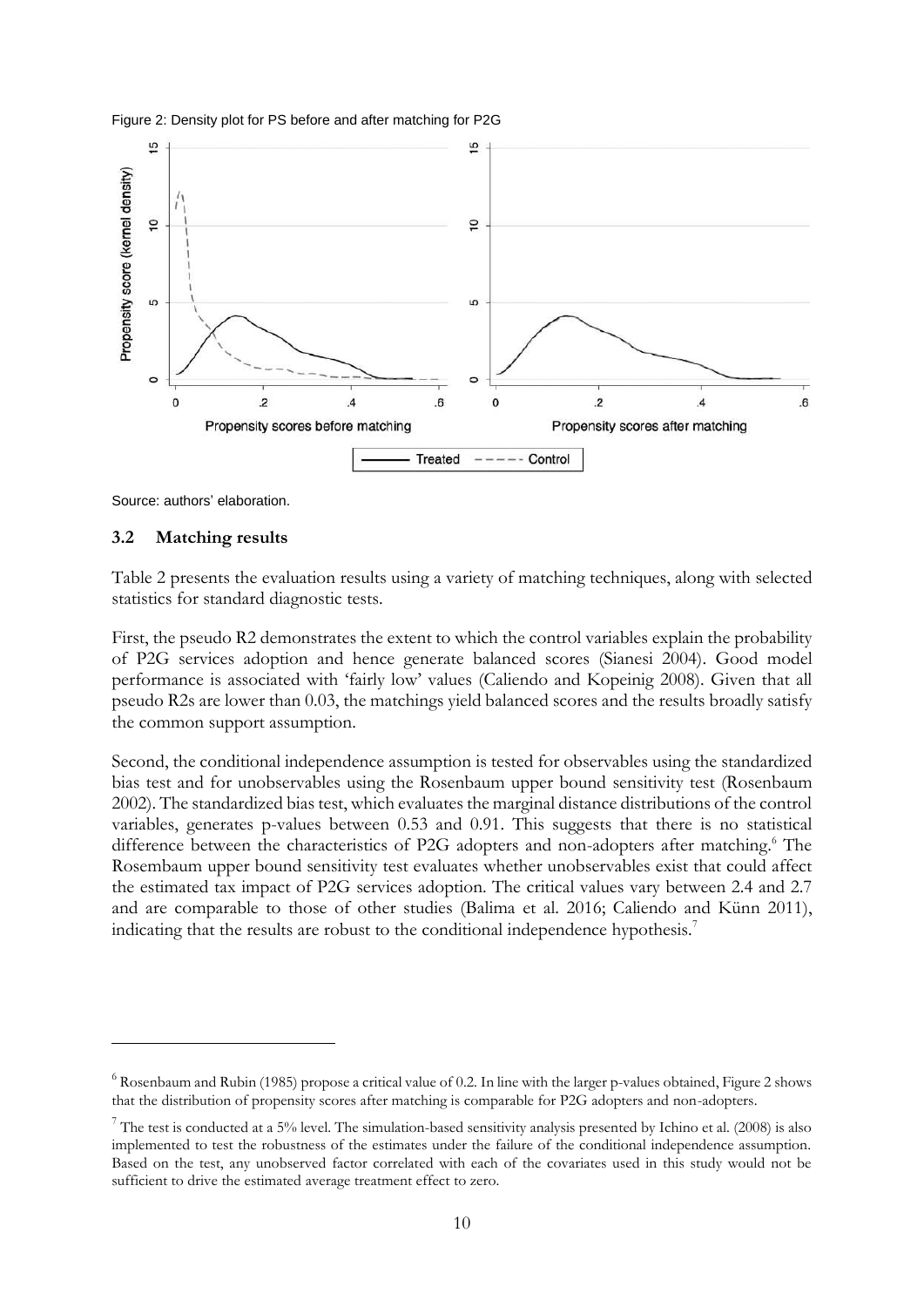#### Table 2: Matching results for the effect of P2G on direct taxes

| <b>Treatment variable: P2G</b>                      | 1-Nearest             | 2-Nearest             | 3-Nearest                                                    |                                          | <b>Radius matching</b>  |                     | <b>Local linear</b> | <b>Kernel matching</b> |
|-----------------------------------------------------|-----------------------|-----------------------|--------------------------------------------------------------|------------------------------------------|-------------------------|---------------------|---------------------|------------------------|
|                                                     | neighbour<br>matching | neighbour<br>matching | neighbour<br>matching                                        |                                          |                         |                     |                     |                        |
|                                                     |                       |                       |                                                              | $r = 0.005$                              | $r = 0.01$              | $r = 0.05$          |                     |                        |
|                                                     |                       |                       | Dependent variable: Direct taxes as percentage points of GDP |                                          |                         |                     |                     |                        |
| <b>ATT</b>                                          | $1.28***$             | $1.21***$             | $1.32***$                                                    | $1.26***$                                | $1.29***$               | $1.25***$           | $1.25***$           | $1.27***$              |
|                                                     | (0.30)                | (0.27)                | (0.28)                                                       | (0.25)                                   | (0.23)                  | (0.23)              | (0.23)              | (0.23)                 |
|                                                     |                       |                       |                                                              |                                          | Quality of the matching |                     |                     |                        |
| Pseudo R2                                           | 0.025                 | 0.021                 | 0.022                                                        | 0.013                                    | 0.013                   | 0.012               | 0.025               | 0.012                  |
| Standardized bias (p-value)                         | 0.53                  | 0.65                  | 0.61                                                         | 0.88                                     | 0.9                     | 0.91                | 0.53                | 0.91                   |
| Rosenbaum upper bound sensitivity test              | 2.4                   | 2.4                   | 2.7                                                          | 2.7                                      | 2.6                     | 2.5                 | 2.4                 | 2.5                    |
| ATT:                                                |                       |                       |                                                              | Sensitivity analysis of the main results |                         |                     |                     |                        |
| [1] Controlling for rule of law                     | $1.21***$             | $1.18***$             | $1.16***$                                                    | $1.12***$                                | $1.10***$               | $0.98***$           | $0.96***$           | $0.99***$              |
| [2] Controlling for government effectiveness        | $1.14***$             | $1.07***$             | $1.10***$                                                    | $1.08***$                                | $1.01***$               | $0.96***$           | $0.94***$           | $0.96***$              |
| [3] Controlling for school enrolment                | $1.03***$             | $1.08***$             | $1.05***$                                                    | $0.75***$                                | $0.82***$               | $0.82***$           | $0.80***$           | $0.83***$              |
| [4] Controlling for social conditions               | $1.35***$             | $1.34***$             | $1.43***$                                                    | $1.40***$                                | $1.36***$               | $1.24***$           | $1.20***$           | $1.25***$              |
| [5] Controlling for bureaucracy quality             | $1.10***$             | $1.13***$             | $1.15***$                                                    | $1.04***$                                | $1.23***$               | $1.15***$           | $1.07***$           | $1.16***$              |
| [6] Controlling for tax compliance                  | $1.39***$             | $1.53***$             | $1.48***$                                                    | $1.40***$                                | $1.48***$               | $1.42***$           | $1.42***$           | $1.43***$              |
| [7] Controlling for public administration quality   | $1.33***$             | $1.20***$             | $1.15***$                                                    | $0.91***$                                | $0.98***$               | $1.16***$           | $1.21***$           | $1.16***$              |
| [8] Controlling for ODA                             | $1.05***$             | $1.14***$             | $1.21***$                                                    | $1.17***$                                | $1.28***$               | $1.26***$           | $1.24***$           | $1.26***$              |
| [9] Controlling for labour force participation rate | $1.41***$             | $1.43***$             | $1.38***$                                                    | $1.12***$                                | $1.11***$               | $1.11***$           | $1.12***$           | $1.12***$              |
| [10] Controlling for taxpaying score                | $1.26***$             | $0.97***$             | $1.03***$                                                    | $0.93***$                                | $1.03***$               | $1.06***$           | $1.05***$           | $1.05***$              |
| [11] Controlling for urban population               | $1.02***$             | $1.22***$             | $1.19***$                                                    | $1.27***$                                | $1.10***$               | $1.32***$           | $1.33***$           | $1.31***$              |
| ATT:                                                |                       |                       |                                                              | ATT by type of direct tax                |                         |                     |                     |                        |
| <b>CIT</b>                                          | $0.46***$<br>(0.22)   | $0.60***$<br>(0.19)   | $0.56***$<br>(0.17)                                          | $0.50***$<br>(0.15)                      | $0.50***$<br>(0.13)     | $0.44***$<br>(0.13) | $0.45***$<br>(0.11) | $0.44***$<br>(0.12)    |
| PIT                                                 | $0.68***$<br>(0.24)   | $0.79***$<br>(0.22)   | $0.76***$<br>(0.2)                                           | $0.76***$<br>(0.18)                      | $0.85***$<br>(0.18)     | $0.82***$<br>(0.17) | $0.82***$<br>(0.16) | $0.82***$<br>(0.16)    |

Note: for each model, there are 1,326 observations, 103 of which are treated; Standard errors in brackets; \*p<0.10, \*\*p<0.05, and \*\*\*p<0.01; 500 bootstrap replications. Source: authors' elaboration.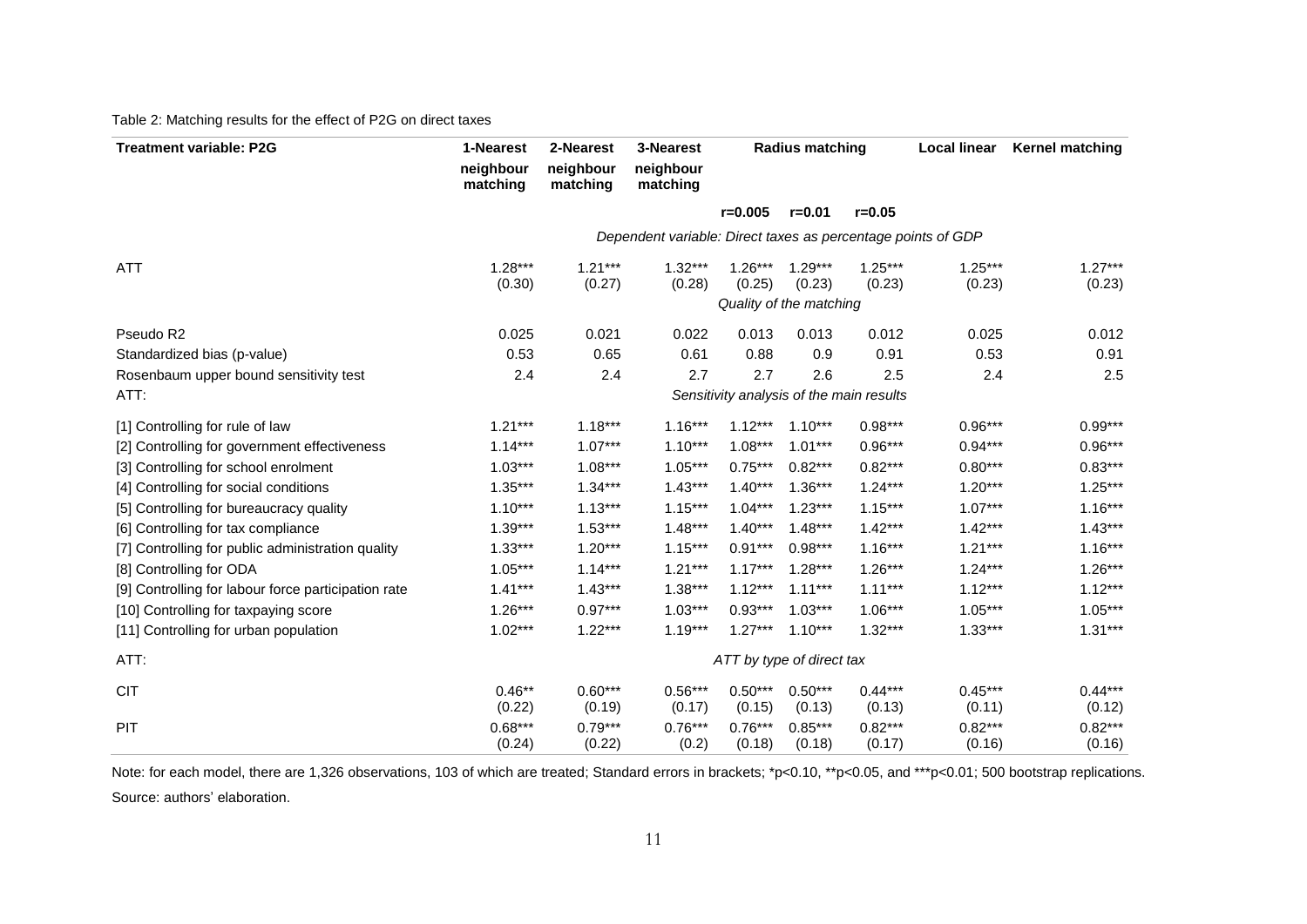The estimated treatment effect on direct tax revenue of adopting P2G services is between 1.21 and 1.32 percentage points, depending on the matching method, and consistently significant at the 1 per cent level. Developing countries that have adopted P2G services raise considerably more direct tax revenue than they would have raised without the adoption of the technology. The effect is sizeable, representing 45–49 per cent of the standard deviation of direct tax revenues. <sup>8</sup> The estimated ATTs also remain positive, significant, and comparable to the main estimates after including a range of alternative variables into the standard PS specification (see Table 1) and then re-evaluating the matching models (see Lines 1–11 in Table 3).

Finally, the ATTs are estimated separately for direct tax revenue from CIT and PIT. The estimates, again in percentage points of GDP, are significant, and consistently larger for PIT (0.68–0.85) than for CIT (0.44–0.60). This result may be explained by the fact that P2G services are more widely used by small and medium-sized companies, which contribute little to CIT revenues and more to PIT revenues.

## **3.3 Heterogeneity**

<u>.</u>

Several studies have demonstrated notable heterogeneities in economic development and institutional characteristics across developing countries (Acemoglu et al. 2019; Balima et al. 2016; Lin and Ye 2009; Easterly 2002). To test whether and how such heterogeneities mediate the impact on direct tax revenue of adopting P2G services, this section follows Lin and Ye (2009) by using a control function regression methodology. The analysis is motivated by the following model:

$$
tax\_revenue_{it} = \alpha + \beta * P2G_{it} + \gamma * PS_{it} + \tau * X_{it} + \delta * (P2G_{it} * X_{it}) + \varepsilon_{it}
$$
(5)

where  $tax\_revenue_{it}$  refers to direct tax revenues as a share of GDP,  $P2G_{it}$  to the treatment variable, and  $PS_{it}$  to the estimated propensity score for country *i* in year *t*. Vector  $X_{it}$  includes a set of macroeconomic and institutional variables, while  $\delta$  is the coefficient of interest for the interaction term between the treatment variable and vector  $X_{it}$ . In practice, however, the regression specification used in this analysis excludes the terms with the control vector ( $\tau * X_{it}$  +  $\delta * P2G_{it} * X_{it}$ ). The coefficient for P2G adoption,  $\beta$ , in this reduced model is estimated separately for two groups for each institutional variable, separated based on its average value. As an exception, countries are divided into three standard groups based on income levels. Table 3 shows the related ATTs of P2G adoption on direct tax revenue.

Before the main heterogeneity analysis, direct tax revenue is regressed on the dummy for adoption of P2G services in Column 1. The coefficient for P2G is negative but not significant. Column 2 incorporates the estimated PS from Column 1 of Table 1 to control for self-selection in the model. The significant coefficient for the PS points to the presence of self-selection bias in the model, justifying the use of PSM. The estimated coefficient for P2G after controlling for self-selection bias becomes positive and significant at the 1 per cent level and is equal to 0.86 percentage points of GDP. This is in line with the previous finding and shows that countries that have adopted P2G services collect more direct tax revenue than their non-adopter peers.

The remaining columns in Table 3 demonstrate how different country characteristics mediate the impact of P2G adoption on direct tax revenue.

<sup>&</sup>lt;sup>8</sup> The standard deviation of direct tax revenue is 2.71, as reported in Table B2 in Appendix B.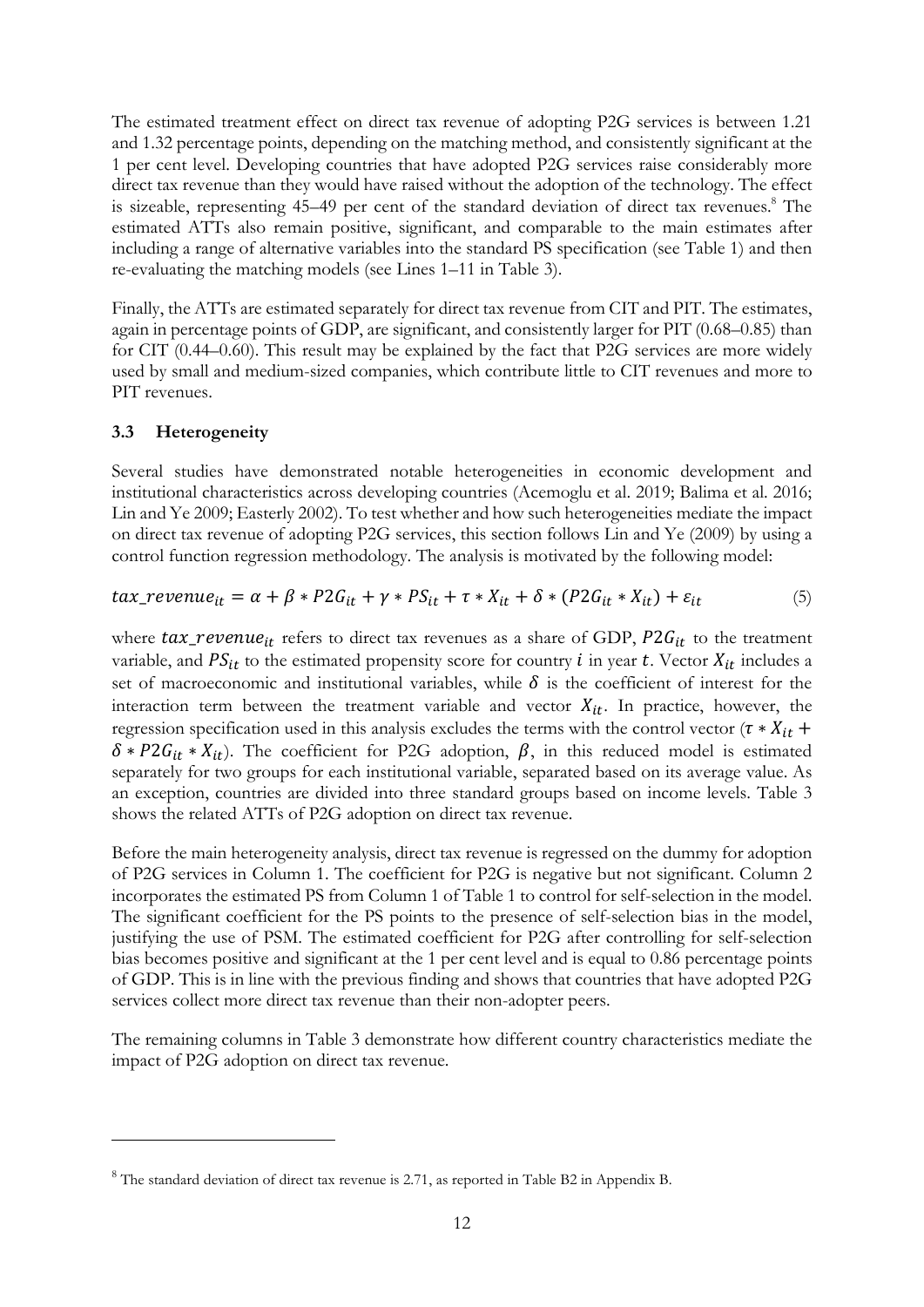|                                | No<br>control     | Self-<br>selectivity |                       | <b>Adoption</b><br>preconditions | <b>Experience</b>   |                        | Income level         |                       | <b>Control of</b><br>corruption |                     | <b>Tax compliance</b> |                     | Paying taxes:<br>score |                          | Public admin.<br>quality |  |
|--------------------------------|-------------------|----------------------|-----------------------|----------------------------------|---------------------|------------------------|----------------------|-----------------------|---------------------------------|---------------------|-----------------------|---------------------|------------------------|--------------------------|--------------------------|--|
|                                |                   |                      |                       |                                  | LIC <sub></sub>     | LMIC                   | <b>UMIC</b>          | Low                   | High                            | Low                 | High                  | Low                 | High                   | Low                      | High                     |  |
|                                | (1)               | (2)                  | (3)                   | (4)                              | (5)                 | (6)                    | (7)                  | (8)                   | (9)                             | (10)                | (11)                  | (12)                | (13)                   | (14)                     | (15)                     |  |
| P <sub>2</sub> G               | $-0.22$<br>(0.20) | $0.86***$<br>(0.24)  | $-0.68**$<br>(0.31)   | $-0.34$<br>(0.43)                | 0.32<br>(0.21)      | $1.65***$<br>(0.35)    | $-1.26$<br>(1.48)    | $.33***$<br>(0.24)    | $-0.31$<br>(0.59)               | $2.03***$<br>(0.45) | 0.31<br>(0.34)        | $.43***$<br>(0.40)  | $-0.12$<br>(0.32)      | $0.81*$<br>(0.48)        | 0.48<br>(0.30)           |  |
| <b>PSCORE</b>                  |                   | $-4.66***$<br>(0.46) | $-6.13***$<br>(0.50)  | $-5.00***$<br>(0.49)             | $-0.91*$<br>(0.47)  | $-5.01***$<br>(0.85)   | $-5.85***$<br>(0.77) | $-0.80*$<br>(0.46)    | -5.73***<br>(1.03)              | -6.74***<br>(1.02)  | $-4.63***$<br>(0.87)  | -5.74***<br>(0.71)  | $-4.15***$<br>(0.80)   | 0.13<br>(0.99)           | -3.77***<br>(0.57)       |  |
| $P2G*$<br>$(PS-\overline{PS})$ |                   |                      | $8.80***$<br>(1.20)   |                                  |                     |                        |                      |                       |                                 |                     |                       |                     |                        |                          |                          |  |
| P2G*time                       |                   |                      |                       | $0.24***$<br>(0.06)              |                     |                        |                      |                       |                                 |                     |                       |                     |                        |                          |                          |  |
| Constant                       | 4.64***<br>(0.08) | $4.92***$<br>(0.09)  | $5.00***$<br>(0.09)   | 4.94***<br>(0.09)                | $3.16***$<br>(0.13) | $4.82***$<br>(0.13)    | $5.70***$<br>(0.15)  | $3.43***$<br>(0.11)   | $5.91***$<br>(0.12)             | 4.84***<br>(0.17)   | $5.21***$<br>(0.16)   | $5.43***$<br>(0.20) | 5.65***<br>(0.14)      | $3.13***$<br>(0.21)      | 4.97***<br>(0.15)        |  |
| Observations                   | 1,320             | 1,320                | 1,320                 | 1,320                            | 276                 | 487                    | 557                  | 653                   | 667                             | 295                 | 531                   | 363                 | 482                    | 138                      | 376                      |  |
| R <sub>2</sub>                 | 0.0005            | 0.04                 | 0.062                 | 0.048                            | 0.008               | 0.059                  | 0.040                | 0.041                 | 0.027                           | 0.078               | 0.038                 | 0.082               | 0.062                  | 0.026                    | 0.057                    |  |
|                                |                   |                      | <b>Agriculture VA</b> | <b>School enrolment</b>          |                     | <b>Domestic credit</b> |                      | <b>Resource rents</b> |                                 | <b>Net ODA</b>      |                       | Labour force        |                        | <b>Urbanization rate</b> |                          |  |

|                  | <b>Agriculture VA</b> |                      | <b>School enrolment</b> |                     | <b>Domestic credit</b> |                      | Resource rents       |                      | <b>Net ODA</b>       |                      | Labour force          |                      | Urbanization rate    |                      |
|------------------|-----------------------|----------------------|-------------------------|---------------------|------------------------|----------------------|----------------------|----------------------|----------------------|----------------------|-----------------------|----------------------|----------------------|----------------------|
|                  | Low                   | High                 | Low                     | High                | Low                    | High                 | Low                  | High                 | Low                  | High                 | Low                   | High                 | Low                  | High                 |
|                  | (16)                  | (17)                 | (18)                    | (19)                | (20)                   | (21)                 | (22)                 | (23)                 | (24)                 | (25)                 | (26)                  | (27)                 | (28)                 | (29)                 |
| P <sub>2</sub> G | 0.44<br>(0.33)        | $1.47***$<br>(0.31)  | 0.23<br>(0.34)          | $0.60*$<br>(0.33)   | $1.31***$<br>(0.24)    | $-0.27$<br>(0.52)    | $0.92***$<br>(0.28)  | 0.43<br>(0.41)       | $0.83***$<br>(0.29)  | 0.40<br>(0.38)       | 0.45<br>(0.30)        | $.14***$<br>(0.38)   | $.35***$<br>(0.27)   | 0.55<br>(0.48)       |
| <b>PSCORE</b>    | $-4.98***$<br>(0.68)  | $-1.84***$<br>(0.47) | $-4.20***$<br>(0.58)    | $-5.35**$<br>(0.86) | $-2.62***$<br>(0.48)   | $-5.21***$<br>(0.95) | $-5.67***$<br>(0.50) | $-3.82***$<br>(1.40) | $-5.32***$<br>(0.59) | $-3.45***$<br>(0.63) | $-5.44***$<br>(0.57)  | $-4.05***$<br>(0.72) | $-2.75***$<br>(0.65) | $-6.10***$<br>(0.58) |
| Constant         | $5.72***$<br>(0.11)   | $3.22***$<br>(0.11)  | $4.40***$<br>(0.13)     | $5.29***$<br>(0.13) | $3.88***$<br>(0.107)   | $6.10***$<br>(0.14)  | $5.41***$<br>(0.11)  | $3.74***$<br>(0.15)  | $5.30***$<br>(0.11)  | $3.92***$<br>(0.14)  | $4.89***$<br>(0.1342) | 4.97***<br>(0.13)    | $3.88***$<br>(0.11)  | $5.80***$<br>(0.13)  |
| Observations     | 845                   | 475                  | 428                     | 669                 | 767                    | 553                  | 978                  | 342                  | 956                  | 341                  | 657                   | 624                  | 650                  | 670                  |
| R <sub>2</sub>   | 0.039                 | 0.054                | 0.064                   | 0.035               | 0.032                  | 0.038                | 0.071                | 0.015                | 0.051                | 0.032                | 0.058                 | 0.031                | 0.035                | 0.063                |

Note: robust standard errors in brackets; \*p<0.10, \*\*p<0.05, and \*\*\*p<0.01; in Columns 8–29, the mean of each variable is used to divide the sample into two groups, countries with low values and high values respectively. LIC, LMIC, and UMIC refer to low-income, lower-middle-income, and upper-middle-income countries, respectively.

Source: authors' elaboration.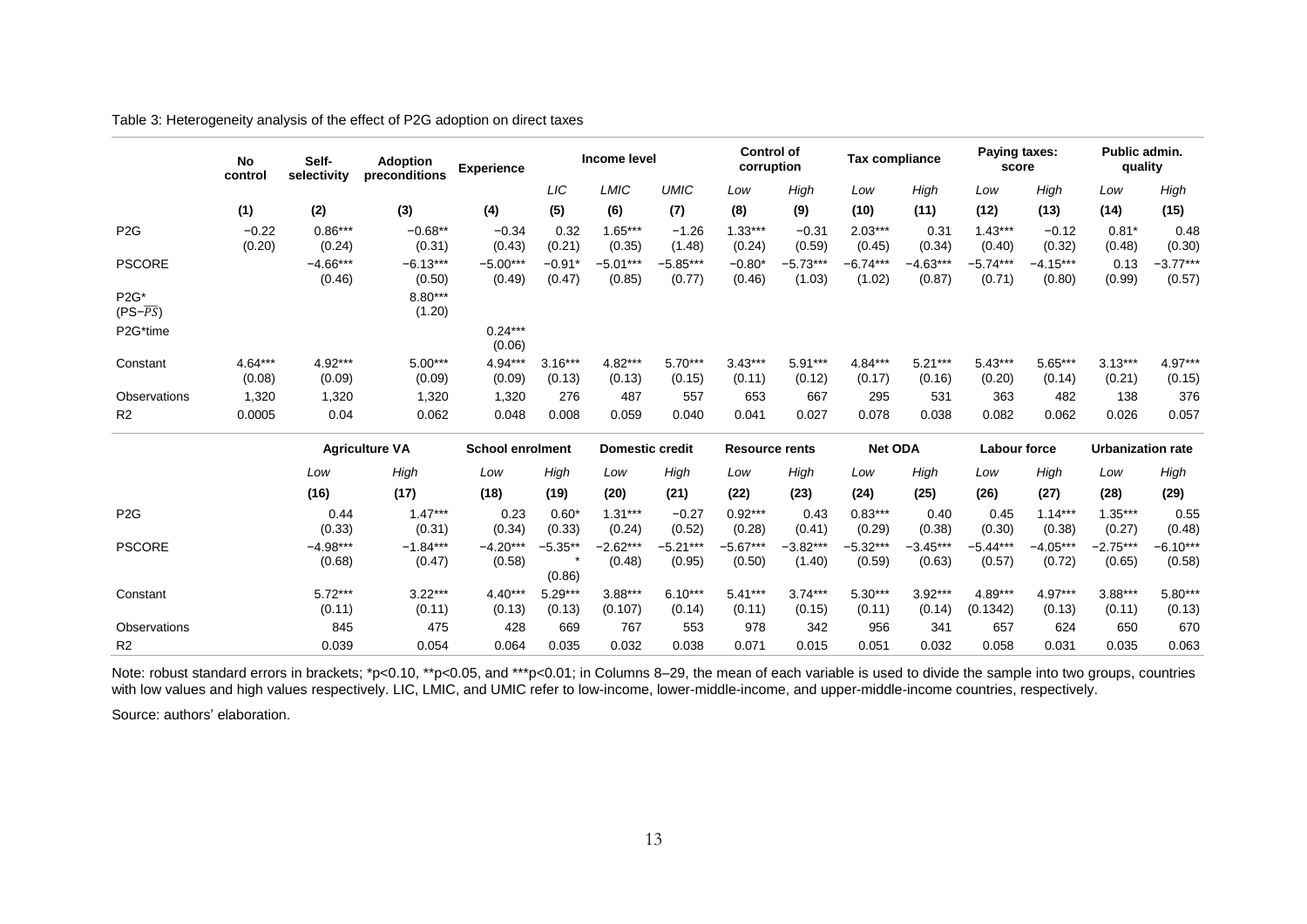The first question analysed is whether countries that meet the preconditions for adoption of P2G services perform better in direct tax revenue mobilization. Column 3 adds an interaction between P2G and the difference between the estimated PS and its sample average to the previous specification in Column 2. The P2G coefficient turns negative, but the interaction term itself is positive and significant at the 1 per cent level. This suggests that countries that better meet the preconditions for P2G adoption collect more direct tax revenue. The result highlights the fact that meeting these preconditions is critical for a country to fully benefit from adopting P2G services.

The second estimate of interest is the experience effect, measured by time since the adoption of P2G services. This duration (in years) is interacted with the P2G dummy in Column 4. The coefficient for the interaction term is positive and significant at the 1 per cent level, suggesting that P2G-induced tax revenue mobilization improves over time. It is likely that taxpayers and tax administrations become progressively more familiar with the technology with time, increasing the utility derived from P2G services for facilitating tax transactions.

The third question is how the impact of P2G adoption on tax revenue differs depending on income levels. In Columns 5–7, the model is run separately for countries in three conventional income groups, using the standard model specification in Column 2.<sup>9</sup> The estimated coefficient for P2G adoption is positive and significant at the 1 per cent level only in lower-middle-income countries (LMIC). The ATT is 1.65 percentage points of GDP. This result may be explained by the fact that P2G services are more developed in this group of countries, which also better meet the preconditions for adoption compared with other income clusters.<sup>10</sup>

The remaining columns reflect the mediating effects of countries' socioeconomic conditions, corruption, bureaucracy quality, and urbanization. Countries in the sample are divided into two groups in the case of each variable, using the sample average as the cut-off point.

A significant revenue-increasing impact of P2G adoption is found for countries with low control of corruption, low tax compliance, low taxpaying score (i.e., low administrative burden of paying taxes), and low quality of public administration (Columns 8–15), the latter being significant only at the 10 per cent level. As discussed earlier, P2G can help to improve administrative quality, tax compliance, and corruption control by centralizing payments, reducing physical contact with tax administrators, and increasing the transparency of payment transactions.

The adoption of P2G services also has a positive and significant effect on direct tax revenue in countries with high levels of value added from the agricultural sector (Column 17), a proxy for the size of the informal sector, and correspondingly for countries with low levels of urbanization (Column 28). These findings are in line with Jacolin et al. (2019), who find that the adoption of mobile financial services has contributed to the decline of the informal sector in developing and emerging economies. Relatedly, countries with low levels of private sector credit (Column 20), which generally have low levels of financial inclusion, also appear to benefit from P2G. Mobile

-

<sup>&</sup>lt;sup>9</sup> The countries are divided into low-income countries (LIC), lower-middle-income countries (LMIC), and uppermiddle-income countries (UMIC), of which six, ten, and three, respectively, had adopted P2G services by the end of 2018.

 $10$  Mobile money services, including P2G services, facilitate financial inclusion by allowing informal workers and firms to access banking services at lower cost and without income criteria. Such enterprises, generally excluded from the mainstream banking system, are particularly prevalent in low-income and lower-middle-income economies, which explains why P2G is used more in such countries.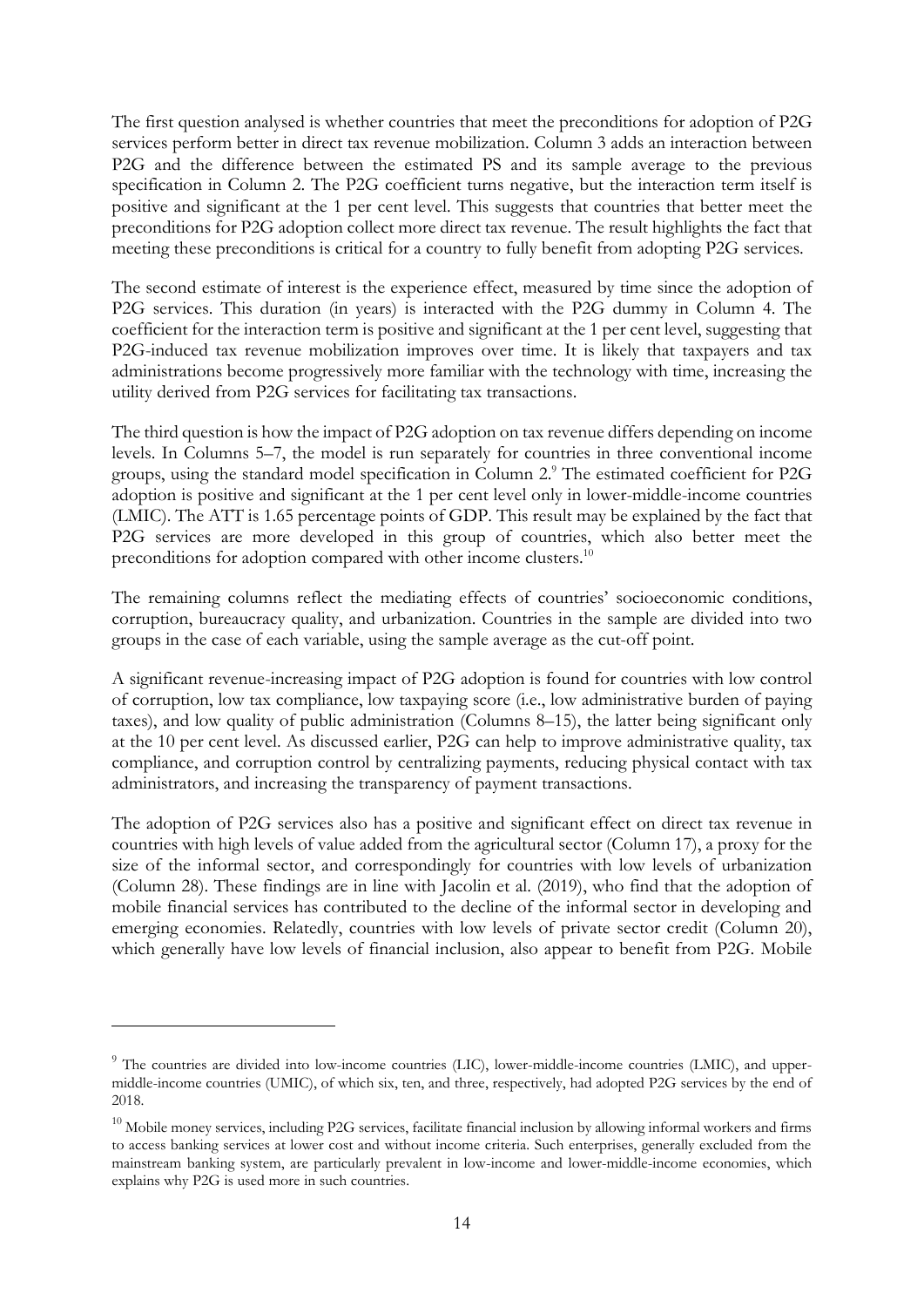services that are used for tax payment transactions may facilitate financial inclusion for many individuals excluded from the traditional banking system.

A positive effect is also found for countries with high rates of school enrolment (Column 19). Adopting and setting up the service may alone be insufficient for a country to reap benefits from P2G; this also requires that the service is widely used in practice. The use of mobile-based payment services is likely more common among a more educated population, with sufficient knowledge of both the technology and related procedures for managing firms, such as budgeting and accounting.

P2G adoption has a positive and significant effect in countries with low levels of resource rents (Column 22) and ODA (Column 24), while their high-level counterparts do not appear to benefit from P2G (Columns 23 and 25). Notable resource rents and development assistance may both work to offset revenue needs from taxation, and especially taxation of the informal sector, disincentivizing capacity development projects and technology adoption that would facilitate tax collection.

Finally, the adoption of P2G services has a positive and significant impact only in countries with an above-average labour force participation rate (Column 27). This may reflect a larger potential user base for P2G. In general, of course, more direct tax revenue is likely to be mobilized in countries with a larger tax base, which is closely linked with labour force participation.

## **3.4 Addressing endogeneity**

While the previous analysis suggests that the adoption of P2G services has led to an increase in direct tax revenue, the causality may also run in the opposite direction. Namely, the need to expand tax bases may give rise to the demand for innovative payment solutions and thus influence P2G adoption. Another potential source of endogeneity in the analysis could arise from the simultaneity of P2G adoption with other reforms in the tax administration.

To correct for endogeneity bias, a panel two-stage least squares (2SLS) estimator is adopted that uses the proportion of neighbouring P2G-adopter countries and the rate of mobile phone penetration as instruments. The first instrument follows Keen and Lockwood (2010), who use the proportion of VAT-adopter countries in the region as an instrument for VAT adoption. Likewise, P2G adoption in several neighbouring countries is likely to increase the probability of adopting the same service, for instance due to the imitation effect in policy adoption prevalent in developing countries (Klemm and Van Parys 2012), without direct impact on tax revenues in the country of interest. As for the second instrument, GSMA (2016) and Jacolin et al. (2019) argue that the adoption of mobile financial services such as P2G is closely associated with the development of the national mobile phone market.

The 2SLS estimates are presented in Columns 1–3 in Table 4. The coefficient for P2G adoption is positive and significant at the 10 per cent level in all specifications, in line with a positive causal effect of P2G adoption on tax revenues. Columns 5–7 show the estimated coefficients from the first-stage equations. The coefficients for the two instruments have the expected signs and are significant at the 1 per cent level. The p-values from the associated F-tests are below 1 per cent, endorsing the strength of the instruments, while p-values from the under-identification test by Kleibergen and Paap (2006) demonstrate that the instruments are correlated with the endogenous variable. Finally, the null hypothesis of the Hansen test is not rejected, supporting the validity of the instruments.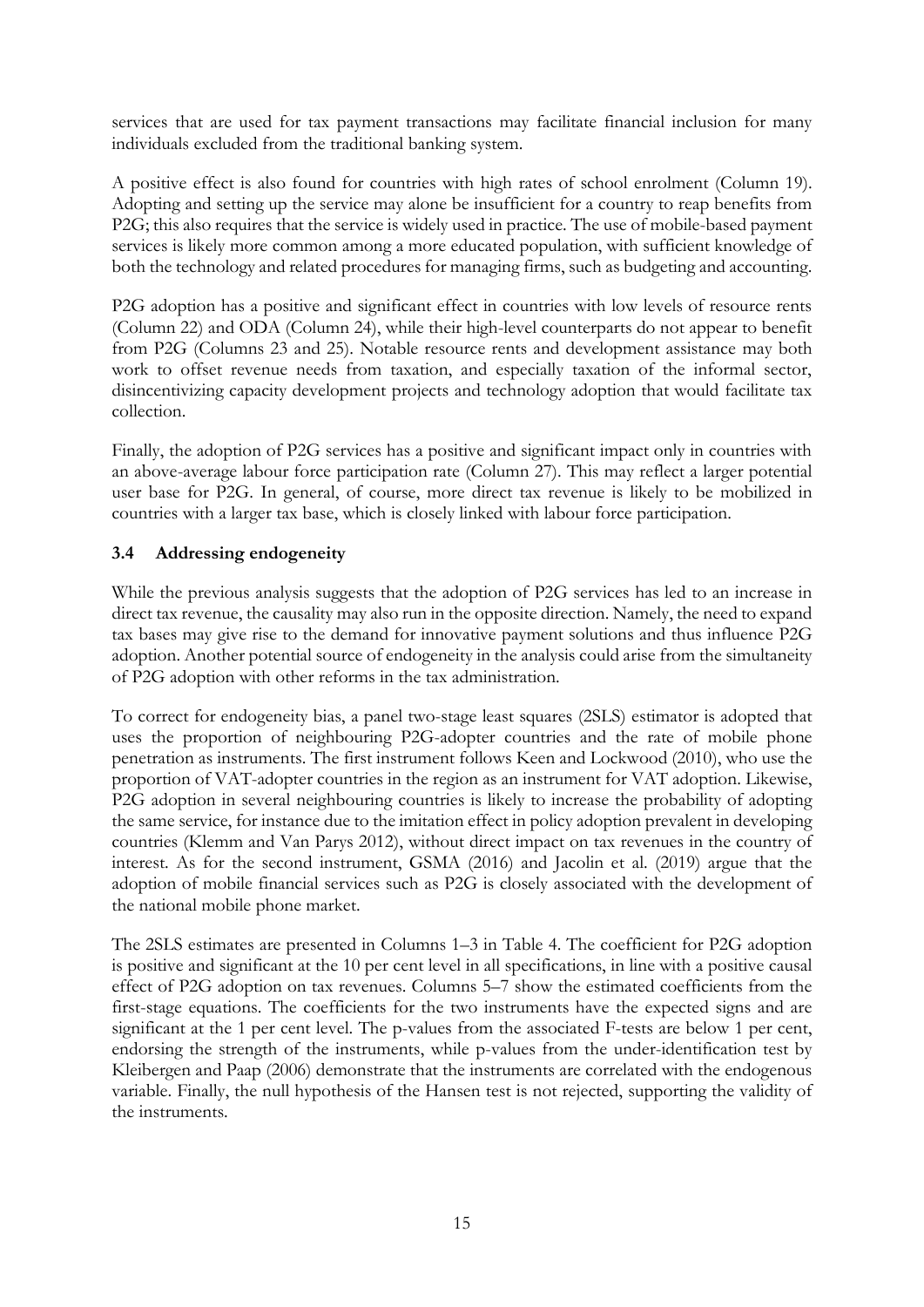|                                                            | <b>2SLS-1</b>         | <b>2SLS-2</b>         | <b>2SLS-3</b>                     | <b>System</b><br><b>GMM</b> | <b>First</b><br>stage 1 | <b>First</b><br>stage 2 | <b>First</b><br>stage 3 |
|------------------------------------------------------------|-----------------------|-----------------------|-----------------------------------|-----------------------------|-------------------------|-------------------------|-------------------------|
|                                                            | (1)                   | (2)                   | (3)                               | (4)                         | (5)                     | (6)                     | (7)                     |
| P <sub>2</sub> G                                           | $1.834*$<br>(0.998)   | $1.661*$<br>(0.962)   | 1.889*<br>(1.019)                 | $0.448*$<br>(0.234)         |                         |                         |                         |
| Agriculture value added                                    | 0.017<br>(0.011)      | $0.020*$<br>(0.010)   | $0.026**$<br>(0.011)              | 0.067<br>(0.053)            | $-0.005**$<br>(0.002)   | $-0.005**$<br>(0.002)   | $-0.005**$<br>(0.002)   |
| Domestic credit                                            | $0.022***$<br>(0.004) | $0.021***$<br>(0.004) | $0.021***$<br>(0.004)             | $0.024**$<br>(0.010)        | $-0.002***$<br>(0.001)  | $-0.002***$<br>(0.001)  | $-0.002***$<br>(0.001)  |
| Trade openness                                             | $0.008***$<br>(0.002) | $0.010***$<br>(0.003) | $0.008***$<br>(0.002)             | 0.001<br>(0.004)            | $-0.001*$<br>(0.000)    | $-0.001**$<br>(0.000)   | $-0.001*$<br>(0.000)    |
| GDP per capita (log)                                       | $1.048***$<br>(0.270) | 1.088***<br>(0.265)   | $1.103***$<br>(0.268)             | 0.492<br>(0.534)            | 0.038<br>(0.048)        | 0.037<br>(0.048)        | 0.038<br>(0.0491)       |
| Inflation                                                  | 0.002<br>(0.001)      | $0.002*$<br>(0.001)   | 0.002<br>(0.001)                  | 0.007<br>(0.010)            | 0.0002<br>(0.000)       | 0.0002<br>(0.000)       | 0.0002<br>(0.000)       |
| Total population (log)                                     | $1.843***$<br>(0.622) | $1.971***$<br>(0.605) | $1.778***$<br>(0.643)             | $-0.046$<br>(0.078)         | $0.409***$<br>(0.084)   | $0.401***$<br>(0.084)   | $0.404***$<br>(0.085)   |
| School enrolment                                           | $-0.005$<br>(0.003)   | (0.003)               | $-0.005$ * $-0.006$ **<br>(0.003) | $0.007**$<br>(0.004)        | $-0.001$<br>(0.001)     | $-0.001$<br>(0.001)     | $-0.001$<br>(0.001)     |
| Resource rents                                             |                       | $-0.010$<br>(0.008)   | $-0.010$<br>(0.008)               | 0.001<br>(0.009)            |                         | $-0.0005$<br>(0.001)    | $-0.0005$<br>(0.001)    |
| <b>FDI</b>                                                 |                       |                       | $0.032***$<br>(0.009)             | $-0.020$<br>(0.040)         |                         |                         | $-0.001$<br>(0.001)     |
| Lag (direct tax revenue)                                   |                       |                       |                                   | $0.779***$<br>(0.075)       |                         |                         |                         |
| <b>Mobile phone penetration</b>                            |                       |                       |                                   |                             | $0.0005***$<br>(0.000)  | $0.0005***$<br>(0.000)  | $0.0005***$<br>(0.000)  |
| <b>Neighbours with P2G</b>                                 |                       |                       |                                   |                             | $0.304***$<br>(0.099)   | $0.301***$<br>(0.099)   | $0.297***$<br>(0.099)   |
| Observations                                               | 1,305                 | 1,296                 | 1,291                             | 1,040                       | 1,305                   | 1,296                   | 1,291                   |
| Countries                                                  | 96                    | 96                    | 96                                | 92                          | 96                      | 96                      | 96                      |
| R <sub>2</sub> centred                                     | 0.23                  | 0.26                  | 0.24                              |                             |                         |                         |                         |
| Kleibergen-Paap LM under-<br>identification test (p-value) | 0.00                  | 0.00                  | 0.00                              |                             |                         |                         |                         |
| Hansen J test (p-value)                                    | 0.21                  | 0.16                  | 0.18                              | 0.11                        |                         |                         |                         |
| Instruments                                                | $\overline{c}$        | $\overline{2}$        | $\overline{c}$                    | 21                          |                         |                         |                         |
| AR(1) test (p-value)                                       |                       |                       |                                   | 0.00                        |                         |                         |                         |
| AR(2) test (p-value)                                       |                       |                       |                                   | 0.45                        |                         |                         |                         |
| F-test instruments (p-value)                               |                       |                       |                                   |                             | 0.0002                  | 0.0001                  | 0.0002                  |
| P2G (long-run coefficient)                                 |                       |                       |                                   | $2.030*$<br>(1.071)         |                         |                         |                         |

Table 4: Estimation results correcting for endogeneity bias and considering the persistence of tax revenues

Note: \*p<0.10, \*\*p<0.05, and \*\*\*p<0.01; robust standard errors in brackets; in the system-GMM estimation (Column 4), the two-step estimator is used with Windmeijer's (2005) standard errors; P2G is instrumented with its first- and second-order lagged values and the two retained external instruments; the lagged dependent variable is instrumented with its first- and second-order lagged values; the instruments included in the system-GMM estimation are the first- and second-order lagged FDI, resource rents, total trade, GDP per capita, total population (log), and school enrolment; the set of instruments has been collapsed to overcome instrument proliferation (Roodman 2009); the standard error of the long-run P2G coefficient is determined using the delta method (Greene 2003).

Source: authors' elaboration.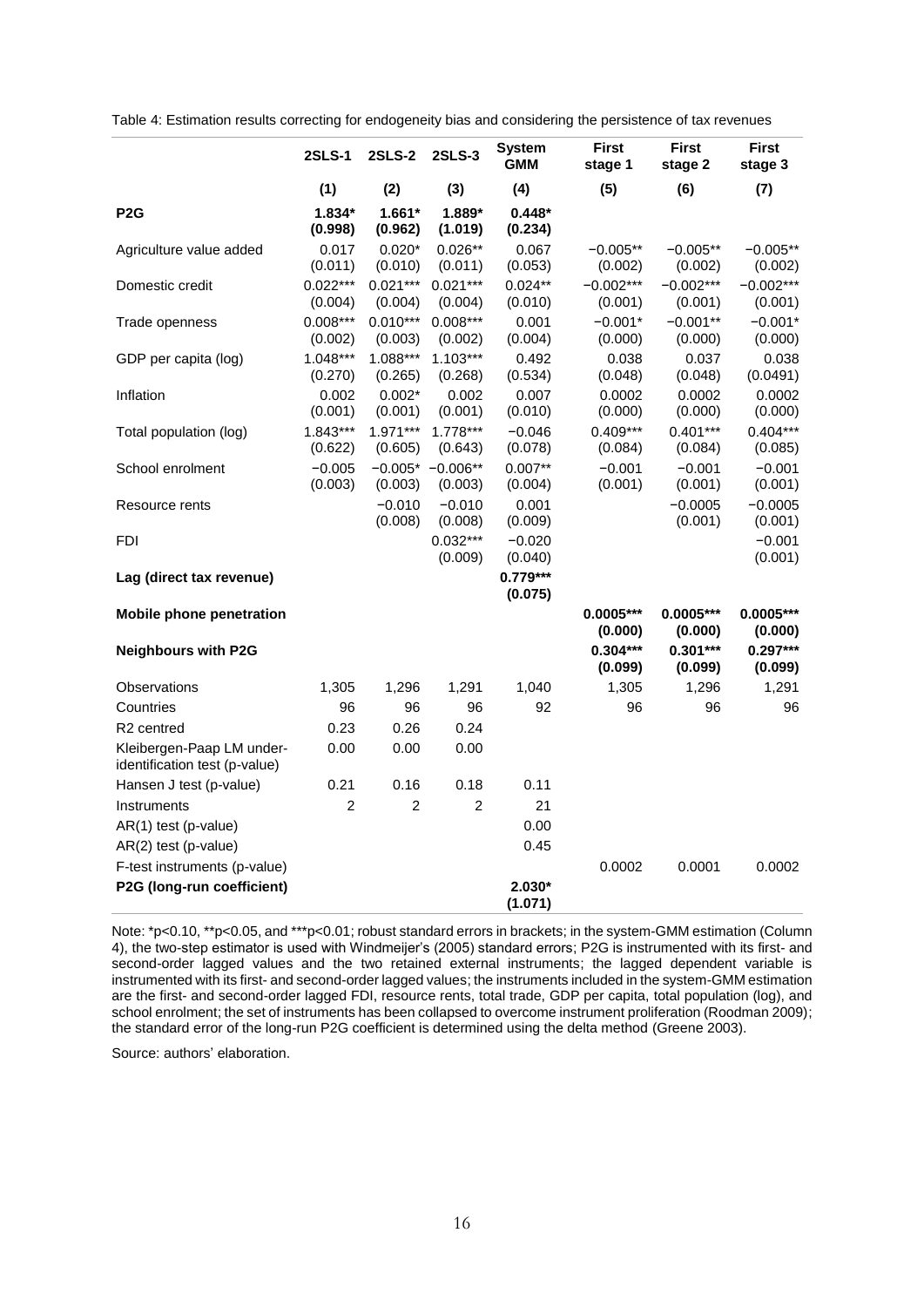It is also possible that tax revenues are persistent (Gupta 2007; Leuthold 1991), which is addressed by including lagged direct tax revenues in the model using system-GMM estimation (Blundell and Bond 1998). The related results are shown in Column 4 in Table 4. The p-values of the secondorder autocorrelation test (AR2) and the Hansen test both support the validity of the estimation. The large and significant coefficient for the lagged dependent variable indicates that direct tax revenues are in fact persistent. The short-run (0.448) and long-run (2.030) coefficients for P2G adoption are positive and significant at the 10 per cent level, bolstering the previous finding that the positive effects of P2G services adoption increase over time.

## **4 Conclusion**

Several studies have explored the determinants of tax revenues in developing countries. With the rise of ICT, more focus has been directed in recent years towards the contribution of different ICTs to tax revenue mobilization. This study contributes to the literature by assessing the causal effect on direct tax revenue in developing countries of person-to-government payment services using mobile phones (P2G). The adoption of P2G services can help developing countries to reduce corruption, strengthen tax compliance, and overcome a variety of institutional and technical barriers to domestic tax revenue mobilization.

Estimates using PSM point to positive and statistically significant average treatment effects for countries that have adopted P2G. Adopters experience a 1.2–1.3 percentage point boost in direct tax revenue compared with their non-adopter pair. The result remains robust to matching quality tests and alternative estimation methods, namely function control, 2SLS, and system GMM. The effect size also appears to increase with time since adoption.

Alternative model specifications are estimated to test how heterogeneities between countries mediate the impact of P2G adoption on tax revenue. Notably, the treatment effects are positive only for low-income and lower-middle-income countries, and significant only for the latter. Effects are also positive and significant for countries with high levels of value added from agriculture, low rates of urbanization, and low levels of domestic credit, control of corruption, and tax compliance—characteristics that reflect extensive informality, low levels of financial inclusion, and weak institutions.

Additionally, effects are positive for countries with high rates of labour force participation and high levels of schooling, indicating that the benefits of P2G are contingent on a large and capable user base. Countries with low levels of natural resource rents and development assistance, both potential substitutes for tax revenue, also benefit disproportionally from P2G services.

In light of these findings, developing countries, especially those with weak governance institutions and low levels of financial inclusion, should promote the adoption and use of MM services for tax transactions. In addition to improving tax revenue mobilization, P2G has the potential to reduce corruption, facilitate transparency between citizens and the public administration, and contribute to the broader socioeconomic inclusion of vulnerable and excluded populations.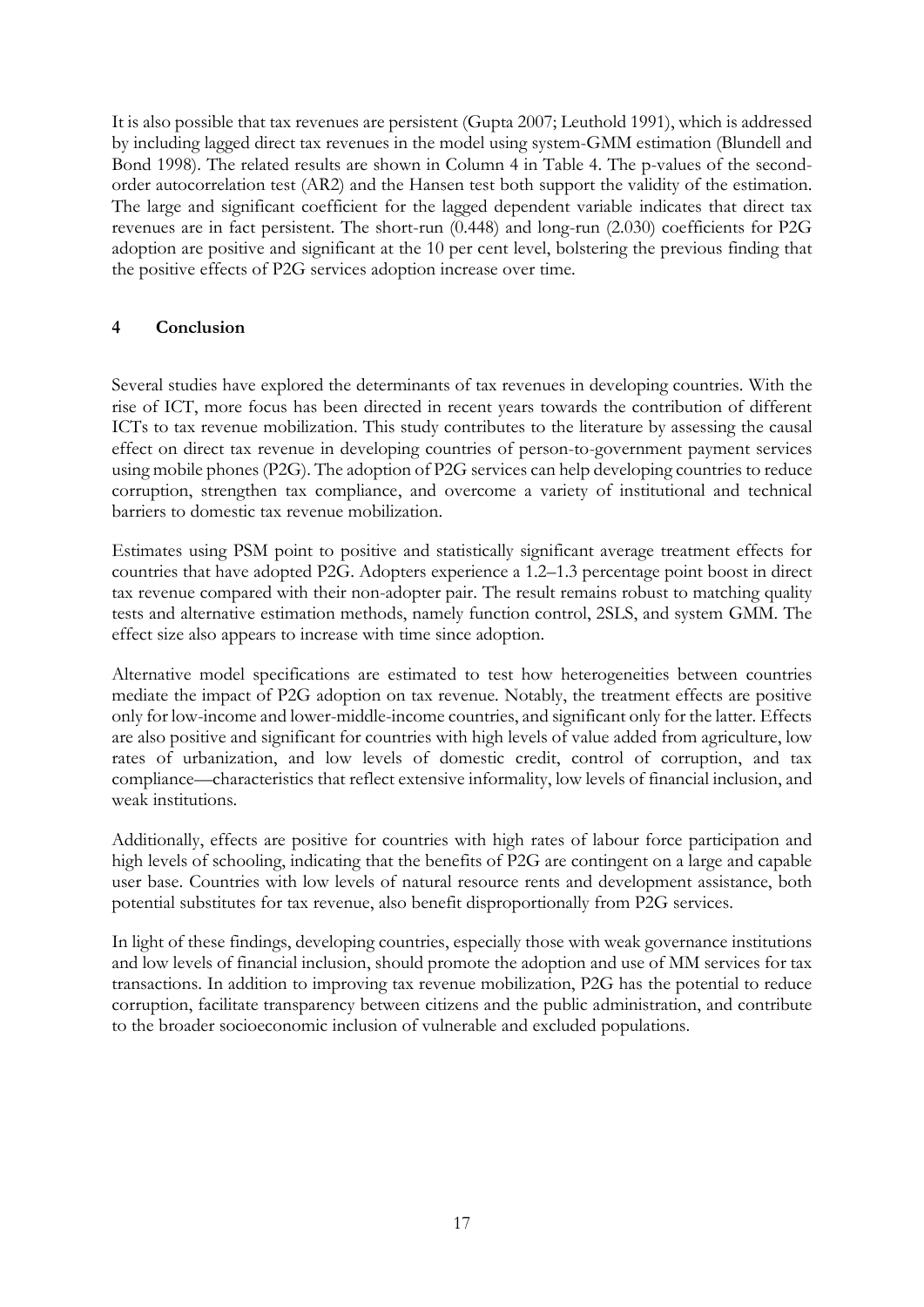#### **References**

- Acemoglu, D., S. Naidu, P. Restrepo, and J.A. Robinson (2019). "Democracy Does Cause Growth". *Journal of Political Economy*, 127(1): 47–100. <https://doi.org/10.1086/700936>
- Austin, P.C. (2014). "The Use of Propensity Score Methods with Survival or Time‐to‐Event Outcomes: Reporting Measures of Effect Similar to Those Used in Randomized Experiments". *Statistics in Medicine*, 33(7): 1242–58. <https://doi.org/10.1002/sim.5984>
- Balima, W.H., J.L. Combes, and A. Minea. (2016). "Bond Markets Initiation and Tax Revenue Mobilization in Developing Countries". *Southern Economic Journal*, 83(2): 550–72. <https://doi.org/10.1002/soej.12155>
- Barasa, L. (2021). "Mobile Money Payment: An Antidote to Petty Corruption?" Research Paper 453. Nairobi: African Economic Research Consortium.
- Baunsgaard, T., and M. Keen (2010). "Tax Revenue and (or?) Trade Liberalization". *Journal of Public Economics*, 94(9–10): 563–77. <https://doi.org/10.1016/j.jpubeco.2009.11.007>
- Besley, T., and T. Persson (2009). "The Origins of State Capacity: Property Rights, Taxation, and Politics". *American Economic Review*, 99(4): 1218–44. <https://doi.org/10.1257/aer.99.4.1218>
- Besley, T., and T. Persson (2014). "Why Do Developing Countries Tax So Little?" *Journal of Economic Perspectives*, 28(4): 99–120. <https://doi.org/10.1257/jep.28.4.99>
- Bird, R.M., and E.M. Zolt (2008). "Technology and Taxation in Developing Countries: From Hand to Mouse". *National Tax Journal*, 61(4): 791–821. <https://doi.org/10.17310/ntj.2008.4S.02>
- Blundell, R., and S. Bond (1998). "Initial Conditions and Moment Restrictions in Dynamic Panel Data Models". *Journal of Econometrics*, 87(1): 115–43. [https://doi.org/10.1016/S0304-4076\(98\)00009-8](https://doi.org/10.1016/S0304-4076(98)00009-8)
- Brückner, M. (2012). "An Instrumental Variables Approach to Estimating Tax Revenue Elasticities: Evidence from Sub-Saharan Africa". *Journal of Development Economics*, 98(2): 220–27. <https://doi.org/10.1016/j.jdeveco.2011.07.006>
- Brun, J.F., G. Chambas, J. Tapsoba, and A.A. Wandaogo (2020). "Are ICT's Boosting Tax Revenue? Evidence from Developing Countries". Études et Documents 9. Clermont Ferrand: CERDI.
- Bulir, A., and J. Hamann (2001). "How Volatile and Unpredictable Are Aid Flows, and What Are the Policy Implications?" IMF Working Paper 01/167. Washington, DC: International Monetary Fund (IMF). <https://doi.org/10.5089/9781451858181.001>
- Caliendo, M., and S. Kopeinig (2008). "Some Practical Guidance for the Implementation of Propensity Score Matching". *Journal of Economic Surveys*, 22(1): 31–72. [https://doi.org/10.1111/j.1467-](https://doi.org/10.1111/j.1467-6419.2007.00527.x) [6419.2007.00527.x](https://doi.org/10.1111/j.1467-6419.2007.00527.x)
- Caliendo, M., and S. Künn (2011). "Start-up Subsidies for the Unemployed: Long-term Evidence and Effect Heterogeneity". *Journal of Public Economics*, 95(3–4): 311–31. <https://doi.org/10.1016/j.jpubeco.2010.11.003>
- Clist, P., and O. Morrissey (2011). "Aid and Tax Revenue: Signs of a Positive Effect since the 1980s". *Journal of International Development*, 23(2): 165–80. <https://doi.org/10.1002/jid.1656>
- Combes, J.L., A. Minea, and P.N. Sawadogo (2019). "Assessing the Effects of Combating Illicit Financial Flows on Domestic Tax Revenue Mobilization in Developing Countries". Études et Documents n° 7. Clermont Ferrand: CERDI.
- De Paepe, G., and B. Dickinson (2014). "Tax Revenue as a Motor for Sustainable Development". In Organisation for Economic Co-operation and Development (OECD) (ed.), *Development Co-operation Report 2014: Mobilising Resources for Sustainable Development*. Paris: OECD Publishing.
- Dehejia, R.H., and S. Wahba (2002). "Propensity Score-Matching Methods for Nonexperimental Causal Studies". *Review of Economics and Statistics*, 84(1): 151–61. <https://doi.org/10.1162/003465302317331982>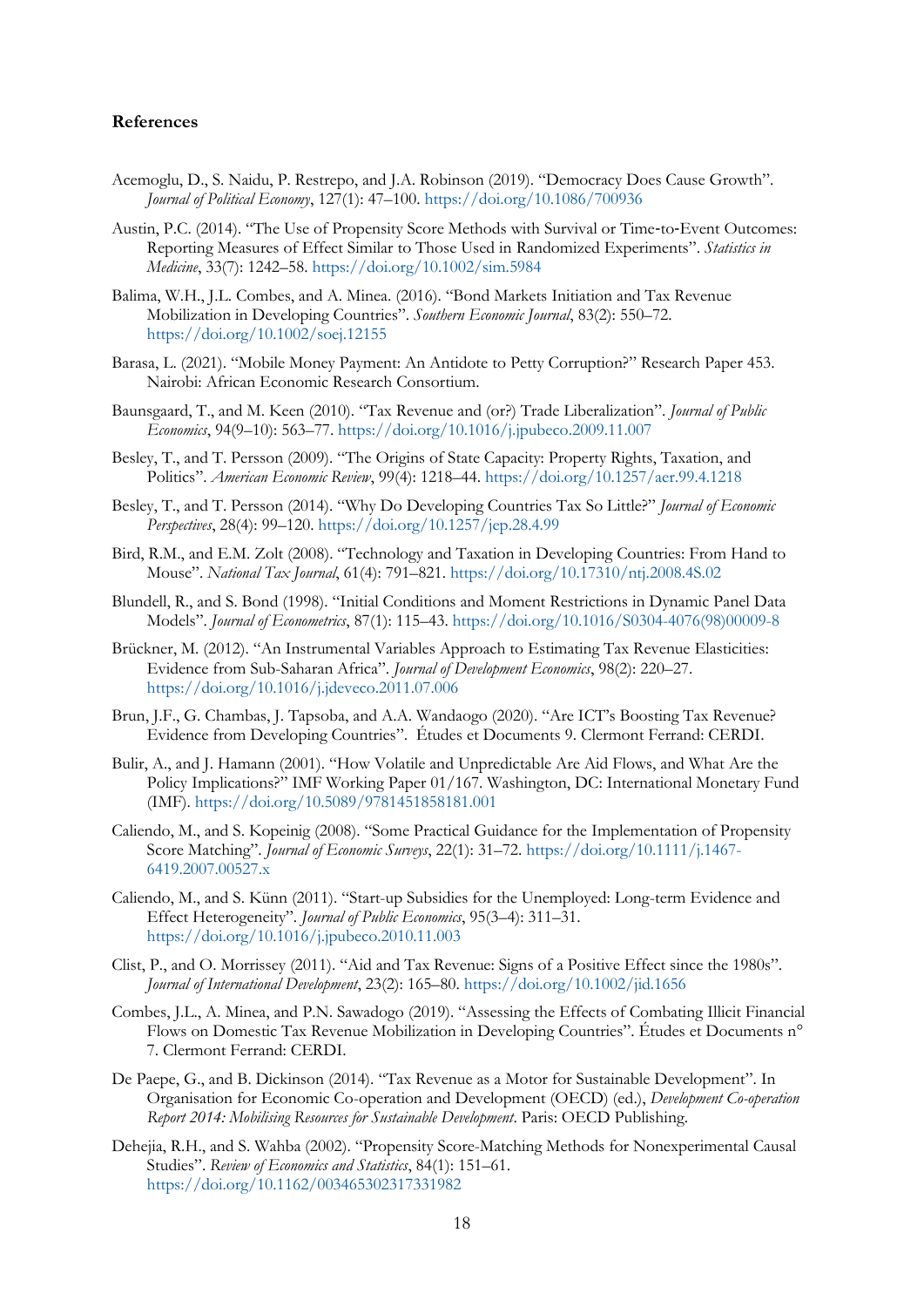- Djankov, S., J. Montalvo, and M. Reynal-Querol (2008). "The Curse of Aid". *Journal of Economic Growth*, 13: 169–94. <https://doi.org/10.1007/s10887-008-9032-8>
- Easterly, W. (2002). "Inequality Does Cause Underdevelopment: New Evidence". Working Paper 1. Washington, DC: Center for Global Development. <https://doi.org/10.2139/ssrn.999973>
- Ebeke, C., M. Mansour, and G. Rota-Graziosi (2016). "The Power to Tax in Sub-Saharan Africa: LTUs, VATs, and SARAs". Working Paper 154. Clermont Ferrand: FERDI.
- Eilu, E. (2018). "Improving Domestic Revenue Mobilisation in African Countries Using ICT: A Literature Review Analysis". In S. Saeed, T. Ramayah, and Z. Mahmood (eds), *User Centric E-Government. Integrated Series in Information Systems*. Cham: Springer International. [https://doi.org/10.1007/978-3-319-59442-2\\_3](https://doi.org/10.1007/978-3-319-59442-2_3)
- Evans, D.S., and A. Pirchio (2014). 'An Empirical Examination of Why Mobile Money Schemes Ignite in Some Developing Countries but Flounder in Most'. *Review of Network Economics*, 13(4): 397–451. <https://doi.org/10.1515/rne-2015-0020>
- Fan, J. (1993). 'Local Linear Regression Smoothers and Their Minimax Efficiencies'. *The Annals of Statistics*, 21(1): 196–216. <https://doi.org/10.1214/aos/1176349022>
- Gnangnon, S.K. (2020a). "Internet and Tax Reform in Developing Countries". *Information Economics and Policy*, 51(C). <https://doi.org/10.1016/j.infoecopol.2020.100850>
- Gnangnon, S.K. (2020b). "Internet, Participation in International Trade and Tax Revenue Instability". *Preprints*, 19 October 2020: 2020100385. <https://doi.org/10.20944/preprints202010.0385.v1>
- Gnangnon, S.K., and J.F. Brun (2018). "Impact of Bridging the Internet Gap on Public Revenue Mobilization". *Information Economics and Policy*, 43: 23–33. <https://doi.org/10.1016/j.infoecopol.2018.04.001>
- Gnangnon, S.K., and J.F. Brun (2019a). "Internet and the Structure of Public Revenue: Resource Revenue versus Non-Resource Revenue". *Journal of Economic Structures*, 8(1): 1–26. <https://doi.org/10.1186/s40008-018-0132-0>
- Gnangnon, S.K., and J.F. Brun (2019b). "Trade Openness, Tax Reform and Tax Revenue in Developing Countries". *The World Economy,* 42(12): 3515–36. <https://doi.org/10.1111/twec.12858>
- Greene, W.H. (2003). *Econometric Analysis*, 5th edition. Upper Saddle River, NJ: Prentice Hall.
- GSMA (2016). *2015 State of the Industry Report: Mobile Money*. London: GSMA. Available at: [https://www.gsma.com/mobilefordevelopment/wp](https://www.gsma.com/mobilefordevelopment/wp-content/uploads/2016/04/SOTIR_2015.pdf)[content/uploads/2016/04/SOTIR\\_2015.pdf](https://www.gsma.com/mobilefordevelopment/wp-content/uploads/2016/04/SOTIR_2015.pdf) (accessed 10 July 2021).
- GSMA (2019). "Access to Mobile Services and Proof of Identity 2019: Assessing the Impact on Digital and Financial Inclusion". Mobile for Development, 22 February. Available at: [https://www.gsma.com/mobilefordevelopment/blog/access-to-mobile-services-and](https://www.gsma.com/mobilefordevelopment/blog/access-to-mobile-services-and-proof-of-identity-2019-assessing-the-impact-on-digital-and-financial-inclusion/)[proof-of-identity-2019-assessing-the-impact-on-digital-and-financial-inclusion](https://www.gsma.com/mobilefordevelopment/blog/access-to-mobile-services-and-proof-of-identity-2019-assessing-the-impact-on-digital-and-financial-inclusion/) (accessed 11 July 2021).
- GSMA (2020). *Digitalising Person-to-Government Payments: Leveraging Mobile to Improve Government Revenue and Access to Public Services*. London: GSMA. Available at: [https://www.gsma.com/publicpolicy/wp](https://www.gsma.com/publicpolicy/wp-content/uploads/2020/09/GSMA-Digitalising-person-to-government-payments.pdf)[content/uploads/2020/09/GSMA-Digitalising-person-to-government-payments.pdf](https://www.gsma.com/publicpolicy/wp-content/uploads/2020/09/GSMA-Digitalising-person-to-government-payments.pdf) (accessed 7 October 2021).
- Gupta, A.S. (2007). "Determinants of Tax Revenue Efforts in Developing Countries". IMF Working Paper 07/184. Washington, DC: IMF[.https://doi.org/10.5089/9781451867480.001](https://doi.org/10.5089/9781451867480.001)
- Gupta, A.S., B. Clements, A. Pivovarsky, and E. Tiongson (2003). "Foreign Aid and Revenue Response: Does the Composition of Aid Matter?" IMF Working Paper 03/176. Washington, DC: IMF. <https://doi.org/10.5089/9781451858839.001>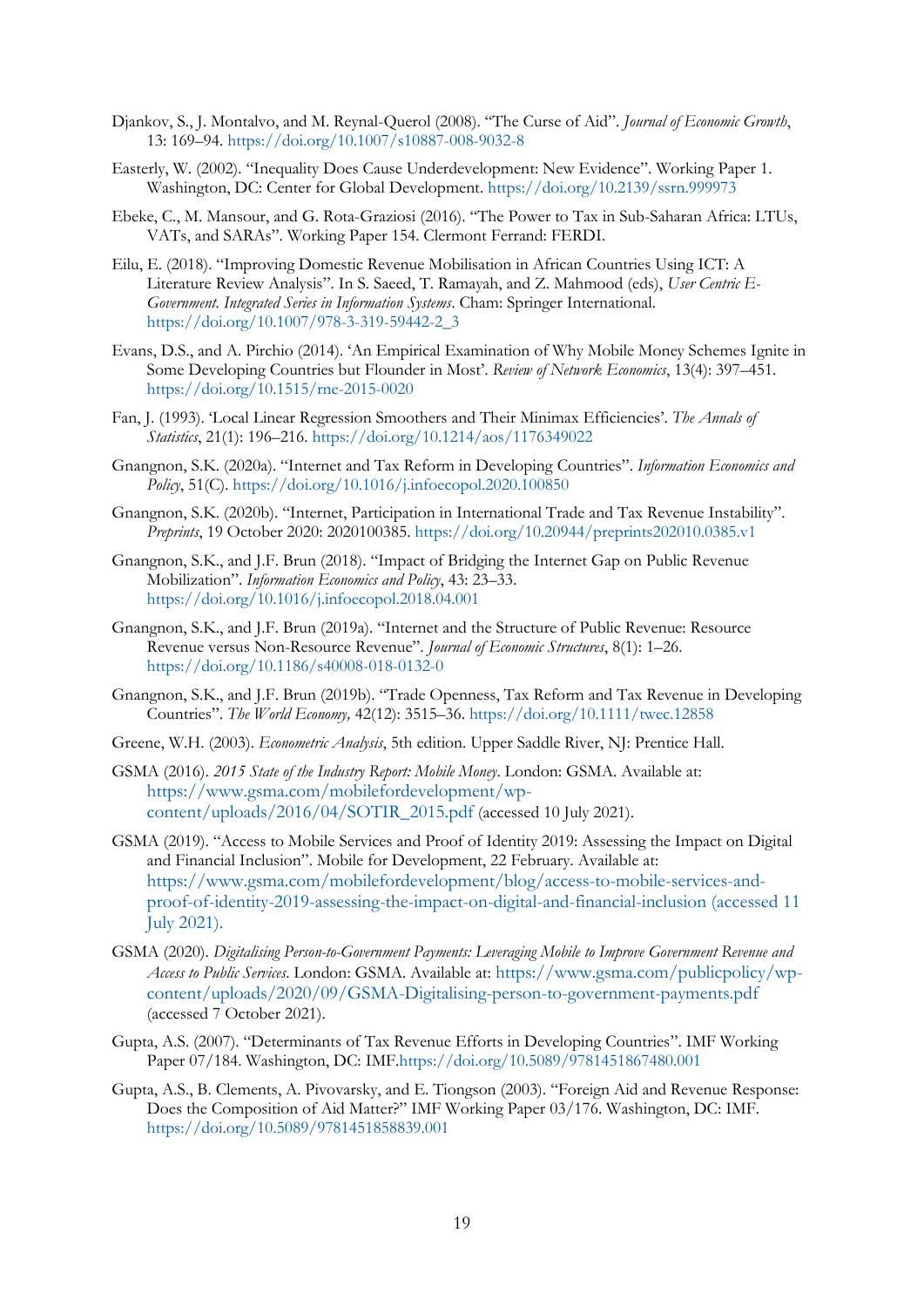- Heckman, J.J., H. Ichimura, and P.E. Todd (1997). "Matching as an Econometric Evaluation Estimator: Evidence from Evaluating a Job Training Programme". *The Review of Economic Studies*, 64(4): 605–54. <https://doi.org/10.2307/2971733>
- Heckman, J.J., H. Ichimura, and P.E. Todd (1998). "Matching as an Econometric Evaluation Estimator". *The Review of Economic Studies*, 65(2): 261–94. <https://doi.org/10.1111/1467-937X.00044>
- Ichino, A., F. Mealli, and T. Nannicini. (2008). "From Temporary Help Jobs to Permanent Employment: What Can We Learn from Matching Estimators and Their Sensitivity?" *Journal of Applied Econometrics, 23*(3), 305–27. <https://doi.org/10.1002/jae.998>
- Imai, K.S., and M.S. Azam (2012). "Does Microfinance Reduce Poverty in Bangladesh? New Evidence from Household Panel Data". *Journal of Development Studies*, 48(5): 633–53. <https://doi.org/10.1080/00220388.2012.661853>
- Imam, P.A., and D. Jacobs (2007). "Effect of Corruption on Tax Revenue in the Middle East". IMF Working Paper 07/270. Washington, DC: IMF. <https://doi.org/10.5089/9781451868333.001>
- Imbens, G.W. (2004). "Nonparametric Estimation of Average Treatment Effects Under Exogeneity: A Review". *Review of Economics and Statistics*, 86(1): 4–29. <https://doi.org/10.1162/003465304323023651>
- Jacolin, L., K. Massil Joseph, and A. Noah (2019). "Informal Sector and Mobile Financial Services in Developing Countries: Does Financial Innovation Matter?" Working Paper 721. Paris: Banque de France[.https://doi.org/10.2139/ssrn.3396046](https://doi.org/10.2139/ssrn.3396046)
- Jenkins, R., and P. Newell (2013). "CSR, Tax and Development". *Third World Quarterly*, 34(3): 378–96. <https://doi.org/10.1080/01436597.2013.784596>
- Joshi, A., W. Prichard, and C. Heady (2014). "Taxing the Informal Economy: The Current State of Knowledge and Agendas for Future Research". *The Journal of Development Studies, 50*(10): 1325–47. <https://doi.org/10.1080/00220388.2014.940910>
- Keen, M., and B. Lockwood (2010). "The Value Added Tax: Its Causes and Consequences". *Journal of Development Economics*, 92(2): 138–51. <https://doi.org/10.1016/j.jdeveco.2009.01.012>
- Khattry, B., and J.M. Rao (2002). "Fiscal Faux Pas? An Analysis of the Revenue Implications of Trade Liberalization". *World Development*, 30(8): 1431–44. [https://doi.org/10.1016/S0305-750X\(02\)00043-](https://doi.org/10.1016/S0305-750X(02)00043-8) [8](https://doi.org/10.1016/S0305-750X(02)00043-8)
- Kleibergen, F., and R. Paap (2006). "Generalized Reduced Rank Tests Using the Singular Value Decomposition". *Journal of Econometrics*, 133(1): 97–126. <https://doi.org/10.1016/j.jeconom.2005.02.011>
- Klemm, A., and S. Van Parys (2012). "Empirical Evidence on the Effects of Tax Incentives". *International Tax and Public Finance*, 19(3): 393–423. <https://doi.org/10.1007/s10797-011-9194-8>
- Koyuncu, C., R. Yilmaz, and M. Ünver (2016). "Does ICT Penetration Enhance Tax Revenue? Panel Evidence". *Anadolu Üniversitesi Sosyal Bilimler Dergisi*, 16(Özel Sayı): 71–80. <https://doi.org/10.18037/ausbd.417433>
- Le, T.M., B. Moreno-Dodson, and J. Rojchaichaninthorn (2008). "Expanding Taxable Capacity and Reaching Revenue Potential: Cross-country Analysis". Policy Research Working Paper 4559. Washington, DC: World Bank. <https://doi.org/10.1596/1813-9450-4559>
- Leuthold, J.H. (1991). "Tax Shares in Developing Economies a Panel Study". *Journal of Development Economics*, 35(1): 173–85. [https://doi.org/10.1016/0304-3878\(91\)90072-4](https://doi.org/10.1016/0304-3878(91)90072-4)
- Levchenko, A.A., R. Ranciere, and M. Thoenig (2009). "Growth and Risk at the Industry Level: The Real Effects of Financial Liberalization. *Journal of Development Economics*, 89(2): 210–22. <https://doi.org/10.1016/j.jdeveco.2008.06.003>
- Lin, S., and H. Ye (2007). "Does Inflation Targeting Really Make a Difference? Evaluating the Treatment Effect of Inflation Targeting in Seven Industrial Countries". *Journal of Monetary Economics*, 54(8): 2521–33. <https://doi.org/10.1016/j.jmoneco.2007.06.017>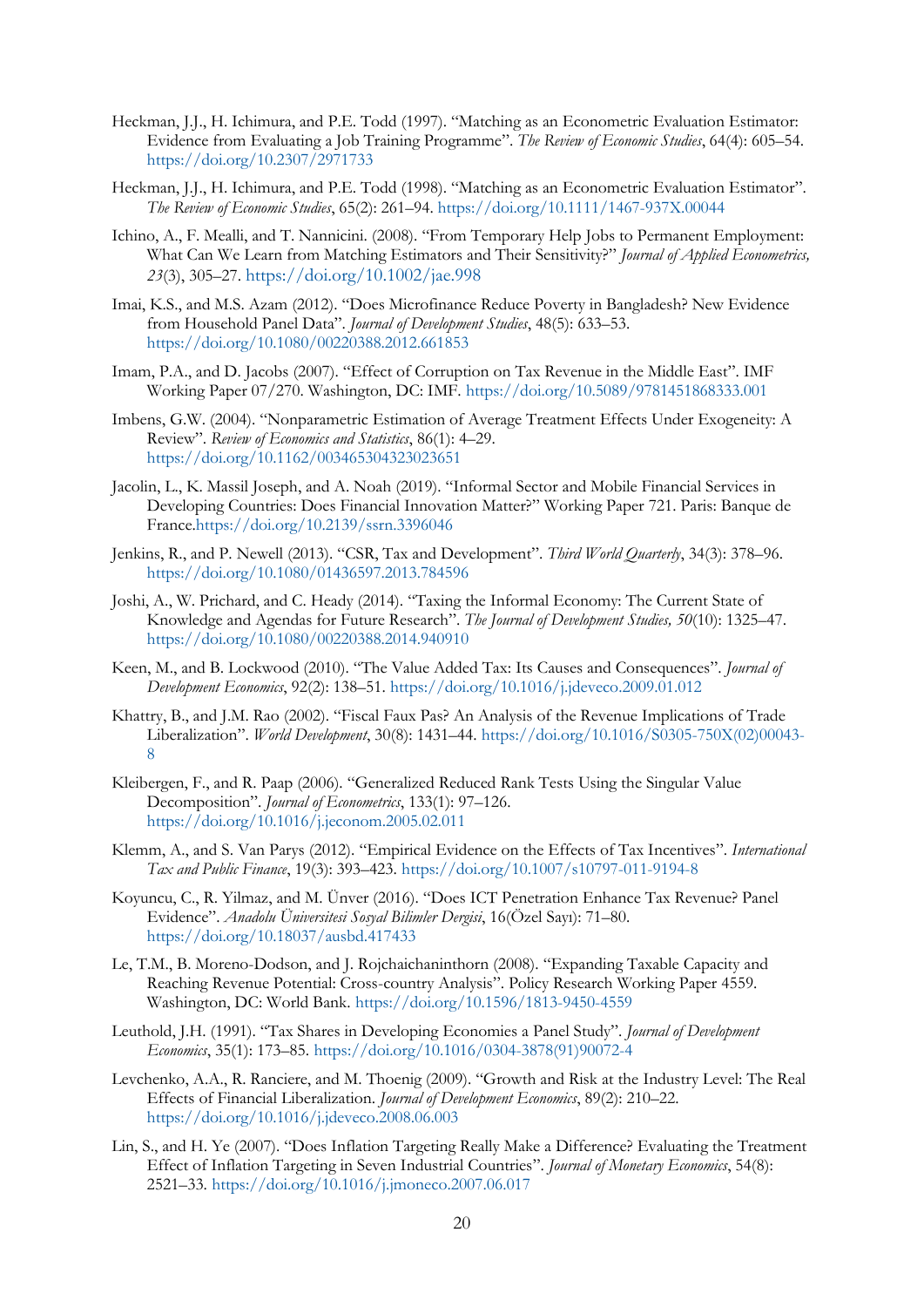- Lin, S., and H. Ye (2009). "Does Inflation Targeting Make a Difference in Developing Countries?" *Journal of Development Economics*, 89(1): 118–23. <https://doi.org/10.1016/j.jdeveco.2008.04.006>
- Lotz, J.R., and E.R. Morss (1970). "A Theory of Tax Level Determinants for Developing Countries". *Economic Development and Cultural Change*, 18(3): 328–41. <https://doi.org/10.1086/450436>
- Lucotte, Y. (2012). 'Adoption of Inflation Targeting and Tax Revenue Performance in Emerging Market Economies: An Empirical Investigation'. *Economic Systems*, 36(4): 609–28. <https://doi.org/10.1016/j.ecosys.2012.01.001>
- Mahdavi, S. (2008). "The Level and Composition of Tax Revenue in Developing Countries: Evidence from Unbalanced Panel Data". *International Review of Economics and Finance*, 17(4): 607–17. <https://doi.org/10.1016/j.iref.2008.01.001>
- Moore, M., and W. Prichard (2020). "How Can Governments of Low-Income Countries Collect More Tax Revenue?" In K. Hujo (ed.), *The Politics of Domestic Resource Mobilization for Social Development*. Cham: Palgrave Macmillan. [https://doi.org/10.1007/978-3-030-37595-9\\_4](https://doi.org/10.1007/978-3-030-37595-9_4)
- Nwachi, C. (2020). "ICT and Tax Compliance: An Examination of the Policy, Laws and Administration". Working Paper. Available at: <https://ssrn.com/abstract=3712170> (accessed 8 August 2021).
- Owens, J., and R. Carey (2009). "Tax for Development. Organisation for Economic Co-operation and Development". *The OECD Observer*, 276/77: 23.
- Pénicaud, C. (2013). State of the Industry: Results from the 2012 Global Mobile Money Adoption Survey. London: GSMA.
- Rodríguez Bolívar, M.P., A. Navarro Galera, L. Alcaide Muñoz, and M.D. López Subires (2016). "Analyzing Forces to the Financial Contribution of Local Governments to Sustainable Development". *Sustainability*, 8(9): 925. <https://doi.org/10.3390/su8090925>
- Roodman, D. (2009). "How to Do xtabond2: An Introduction to Difference and System GMM in Stata". *The Stata Journal*, 9(1): 86–136. <https://doi.org/10.1177/1536867X0900900106>
- Rosenbaum, P.R. (2002). "Overt Bias in Observational Studies". In P.R. Rosenbaum, *Observational Studies*. New York: Springer. <https://doi.org/10.1007/978-1-4757-3692-2>
- Rosenbaum, P.R., and D.B. Rubin (1983). "The Central Role of the Propensity Score in Observational Studies for Causal Effects". *Biometrika*, 70(1): 41–55. <https://doi.org/10.1093/biomet/70.1.41>
- Rosenbaum, P.R., and D.B. Rubin (1985). "Constructing a Control Group Using Multivariate Matched Sampling Methods that Incorporate the Propensity Score". *The American Statistician*, 39(1): 33–38. <https://doi.org/10.1080/00031305.1985.10479383>
- Sawadogo, P.N. (2020). "Can Fiscal Rules Improve Financial Market Access for Developing Countries?" *Journal of Macroeconomics*, 65(C): 103214. <https://doi.org/10.1016/j.jmacro.2020.103214>
- Sianesi, B. (2004). "An Evaluation of the Swedish System of Active Labor Market Programs in the 1990s". *Review of Economics and Statistics*, 86(1): 133–55. <https://doi.org/10.1162/003465304323023723>
- Smith, J.A., and P.E. Todd (2005). "Does Matching Overcome LaLonde's Critique of Nonexperimental Estimators?" *Journal of Econometrics*, 125(1–2): 305–53. <https://doi.org/10.1016/j.jeconom.2004.04.011>
- Tanzi, V. (1977). "Inflation, Lags in Collection, and the Real Value of Tax Revenue". *IMF Staff Papers*, 24(1): 154–167. <https://doi.org/10.2307/3866540>
- UNU-WIDER (2021). 'Government Revenue Dataset'. Helsinki: UNU-WIDER. Available at: [https://www.wider.unu.edu/project/grd-](https://www.wider.unu.edu/project/grd-–-government-revenue-dataset)–-government-revenue-dataset (accessed 19 June 2021).
- Windmeijer, F. (2005). "A Finite Sample Correction for the Variance of Linear Efficient Two-Step GMM Estimators". *Journal of Econometrics*, 126(1): 25–51. <https://doi.org/10.1016/j.jeconom.2004.02.005>
- World Bank (2021). 'World Development Indicators'. Available at: <https://databank.worldbank.org/source/world-development-indicators> (accessed 19 June 2021).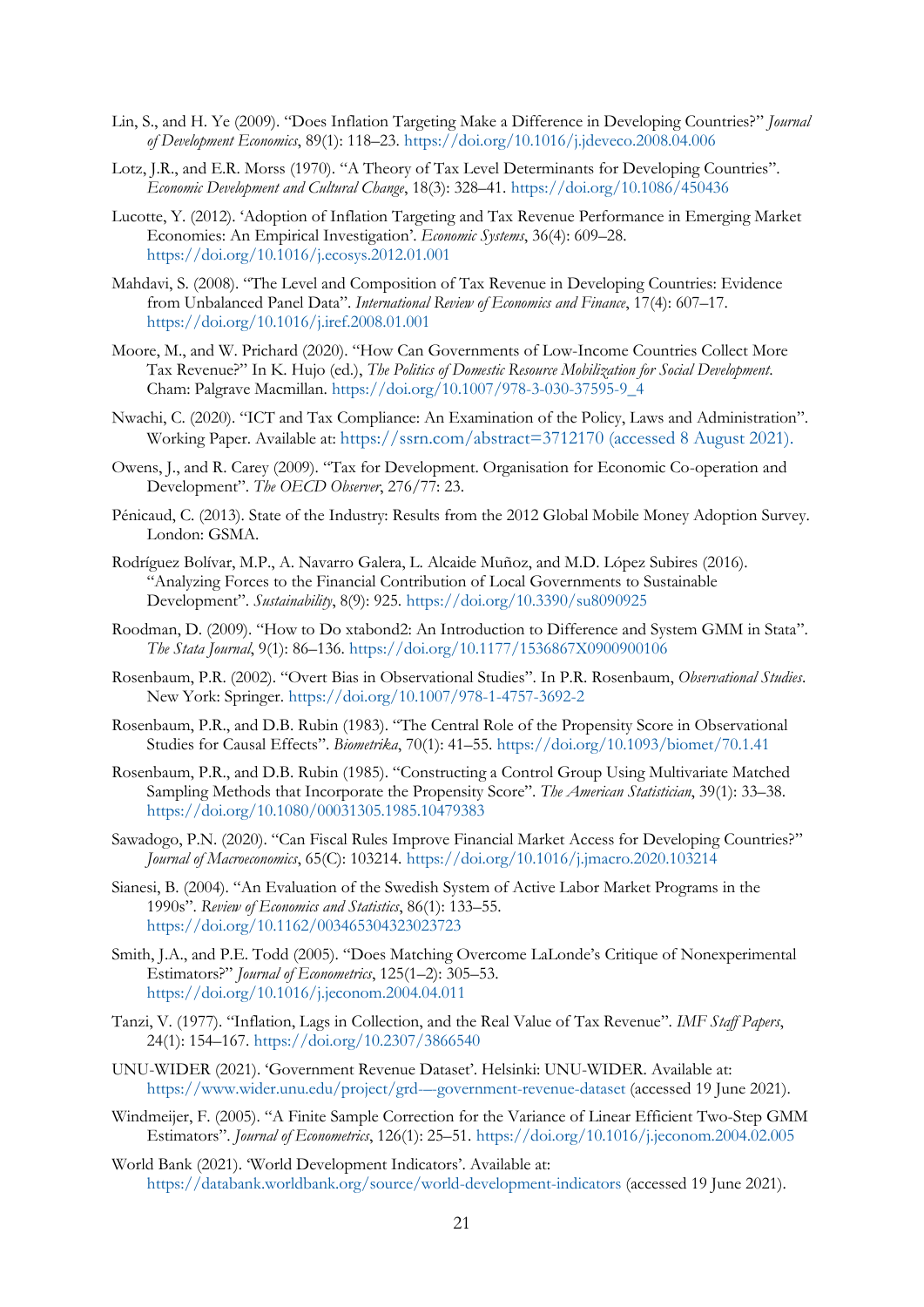## **Appendix A: Adoption of P2G services**

Table A1 shows the year of P2G adoption by country for low-income, lower-middle-income, and upper-middle-income countries, and mean direct tax revenues before and after adoption.

| Country                       | Year of P2G<br>adoption | Direct tax before<br>P2G % of GDP) | Direct tax after<br>P2G (% of GDP) |
|-------------------------------|-------------------------|------------------------------------|------------------------------------|
| Low-income countries          |                         |                                    |                                    |
| Tanzania                      | 2008                    | 2.24                               | 3.82                               |
| Rwanda                        | 2009                    | 2.96                               | 5.69                               |
| Uganda                        | 2009                    | 1.96                               | 3.34                               |
| Guinea                        | 2012                    | 1.20                               | 2.47                               |
| Madagascar                    | 2012                    | 1.90                               | 2.21                               |
| Liberia                       | 2016                    | 2.74                               | 3.54                               |
| Lower-middle-income countries |                         |                                    |                                    |
| Philippines                   | 2004                    | 5.62                               | 6.02                               |
| Kenya                         | 2007                    | 5.81                               | 7.32                               |
| Cote d'Ivoire                 | 2008                    | 2.77                               | 2.86                               |
| Ghana                         | 2009                    | 2.18                               | 4.47                               |
| Bangladesh                    | 2010                    | 1.09                               | 2.43                               |
| Cameroon                      | 2010                    | 3.07                               | 3.84                               |
| Zimbabwe                      | 2011                    | 9.14                               | 6.70                               |
| Pakistan                      | 2012                    | 2.90                               | 3.93                               |
| Kyrgyzstan                    | 2014                    | 4.13                               | 5.15                               |
| Myanmar                       | 2017                    | 1.12                               | 2.33                               |
| Upper-middle-income countries |                         |                                    |                                    |
| Sri Lanka                     | 2012                    | 2.40                               | 2.11                               |
| Guyana                        | 2013                    | 8.32                               | 8.53                               |
| <b>Brazil</b>                 | 2016                    | 7.76                               | 9.03                               |

Table A1: P2G adopter countries, year of adoption, and direct tax revenues before and after adoption

Source: authors' elaboration based on UNU-WIDER (2021), World Bank (2021) and GSMA mobile tracker.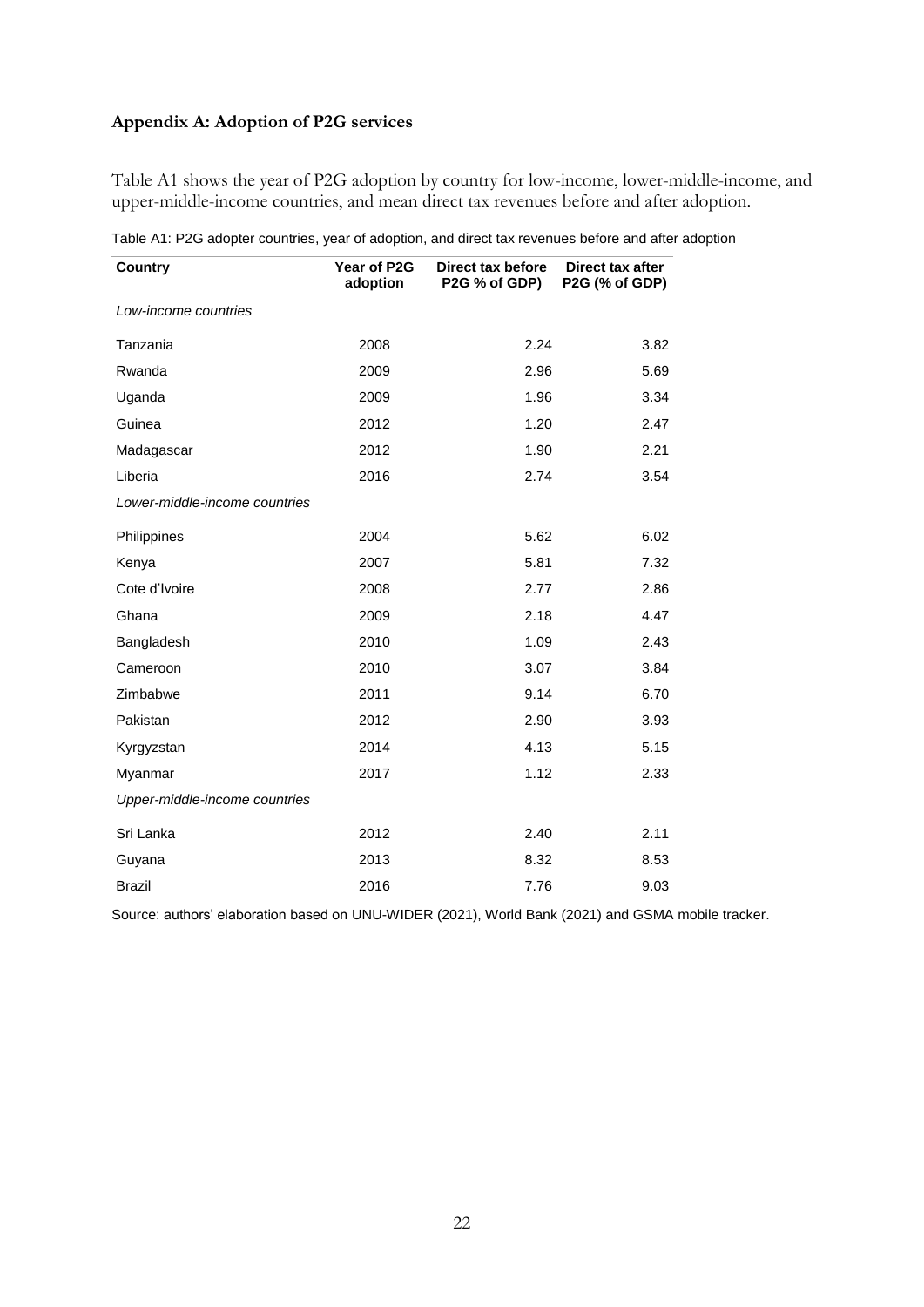## **Appendix B: Data description**

Table B1 describes the variables used in the analysis, while Table B2 shows the descriptive statistics.

## Table B1: Variable descriptions

| <b>Source</b>                                            | Variable                                 | <b>Definition</b>                                                                                                                                                                                                                                                                                                                                                                                                                                                               |
|----------------------------------------------------------|------------------------------------------|---------------------------------------------------------------------------------------------------------------------------------------------------------------------------------------------------------------------------------------------------------------------------------------------------------------------------------------------------------------------------------------------------------------------------------------------------------------------------------|
| <b>GRD</b>                                               | Direct tax revenue                       | Total direct tax revenues excluding social contributions and resource revenues                                                                                                                                                                                                                                                                                                                                                                                                  |
| <b>GRD</b>                                               | PIT                                      | Taxes on income, profits, and capital gains                                                                                                                                                                                                                                                                                                                                                                                                                                     |
| <b>GRD</b>                                               | <b>CIT</b>                               | Corporate and other business tax revenues                                                                                                                                                                                                                                                                                                                                                                                                                                       |
| Authors'<br>construction using<br>GSMA mobile<br>tracker | P <sub>2</sub> G                         | Transfers of funds from individuals or businesses to governments for public services; recipient agencies and institutions may be at<br>the municipal, state, or national level, and include, for example, public schools, police forces, and tax authorities                                                                                                                                                                                                                    |
| <b>WDI</b>                                               | Agriculture value<br>added               | Silviculture, forestry, hunting and fishing, agriculture, and breeding; value added is the net output of a sector after adding up all<br>outputs and subtracting intermediate inputs; the measure captures primary sector value added                                                                                                                                                                                                                                           |
| <b>WDI</b>                                               | Domestic credit to<br>the private sector | Financial resources provided to the private sector by financial corporations                                                                                                                                                                                                                                                                                                                                                                                                    |
| <b>WDI</b>                                               | GDP per capita                           | GDP is the sum of gross value added by all resident producers in the economy plus any product taxes and minus any subsidies<br>not included in the value of the products; it is calculated without making deductions for depreciation of fabricated assets or for<br>depletion and degradation of natural resources; GDP per capita is GDP divided by mid-year population                                                                                                       |
| <b>WDI</b>                                               | GDP per capita<br>growth                 | Annual percentage growth rate of GDP at market prices, based on local currency in constant prices; aggregates are based on<br>constant 2010 US dollars                                                                                                                                                                                                                                                                                                                          |
| <b>WDI</b>                                               | Trade openness                           | The sum of a country's exports and imports as a share of its GDP; the measure captures the degree of openness of a country to<br>the rest of the world                                                                                                                                                                                                                                                                                                                          |
| <b>WDI</b>                                               | Resource rents                           | The sum of rents from oil, natural gas, hard and soft coal, minerals, and forests                                                                                                                                                                                                                                                                                                                                                                                               |
| <b>WDI</b>                                               | Inflation                                | The annual percentage change in the cost to the average consumer of acquiring a basket of goods and services that can be set or<br>changed at annual intervals                                                                                                                                                                                                                                                                                                                  |
| <b>WDI</b>                                               | Population growth<br>rate                | The growth rate of the population, expressed as the speed at which the population increases from one year to the next                                                                                                                                                                                                                                                                                                                                                           |
| <b>WDI</b>                                               | School enrolment                         | Ratio of total enrolment in school, regardless of age, to the population in the age group that officially corresponds to the level of<br>education                                                                                                                                                                                                                                                                                                                              |
| <b>WDI</b>                                               | Net ODA                                  | Net ODA consists of disbursements of loans made on concessional terms (net of repayments of principal) and grants by official<br>agencies of the members of the Development Assistance Committee (DAC), by multilateral institutions, and by non-DAC countries,<br>to promote economic development and welfare in countries and territories on the DAC list of ODA recipients; it includes loans with<br>a grant element of at least 25% (calculated at a discount rate of 10%) |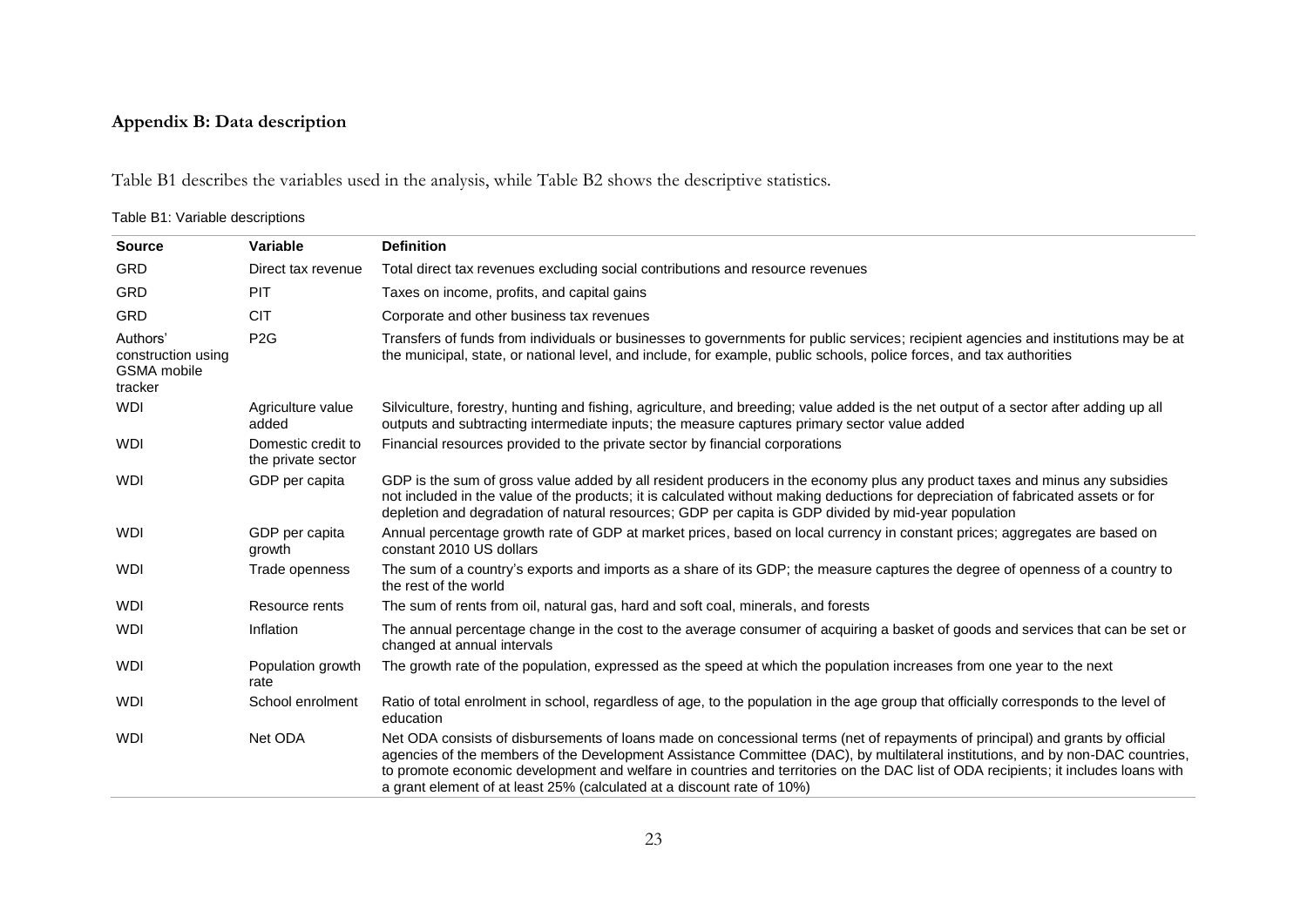| <b>WDI</b>                                                           | Urban population<br>share           | Urban population refers to people living in urban areas as defined by national statistical offices; the indicator is calculated using<br>population estimates from the World Bank and urban ratios from the United Nations World Urbanization Prospects; the share is<br>calculated in relation to total population                                                                                             |
|----------------------------------------------------------------------|-------------------------------------|-----------------------------------------------------------------------------------------------------------------------------------------------------------------------------------------------------------------------------------------------------------------------------------------------------------------------------------------------------------------------------------------------------------------|
| International<br>Telecommunication<br>Union (ITU)                    | <b>Total market</b><br>penetration  | Mobile-cellular subscriptions per 100 inhabitants                                                                                                                                                                                                                                                                                                                                                               |
| Worldwide<br>Governance<br>Indicators (WGI)                          | CCE: control of<br>corruption       | An assessment of corruption within the political system; such corruption is a threat to foreign investment for several reasons: it<br>distorts the economic and financial environment; it reduces the efficiency of government and business by enabling people to<br>assume positions of power through patronage rather than ability; and it introduces an inherent instability to the political process        |
| WGI                                                                  | GEE: government<br>effectiveness    | Perceptions of the quality of public services, the quality of the civil service and the degree of its independence from political<br>pressures, the quality of policy formulation and implementation, and the credibility of the government 's commitment to such<br>policies                                                                                                                                   |
| WGI                                                                  | RLE: rule of law                    | Perceptions of the ability of the government to formulate and implement sound policies and regulations that permit and promote<br>private sector development                                                                                                                                                                                                                                                    |
| International<br><b>Country Risk Guide</b><br>(ICRG)                 | Social conditions                   | Assessment of socioeconomic pressures at work in the society that could limit government action or fuel social discontent; the<br>measure takes into account unemployment, poverty, and consumer confidence; the score ranges from 0 (a weak socioeconomic<br>environment) to 12 (a very strong socioeconomic environment)                                                                                      |
| <b>ICRG</b>                                                          | Bureaucracy quality                 | Countries with strong bureaucracies that have the strength and expertise to govern without radical policy change or disruption of<br>government services are assigned high points; those countries that lack the cushioning effect of a strong bureaucracy receive low<br>points because a change in government tends to be traumatic in terms of policy formulation and day-to-day administrative<br>functions |
| Economic Freedom Tax compliance<br>database                          |                                     | Measures the level of tax compliance in a country                                                                                                                                                                                                                                                                                                                                                               |
| World Bank Group,<br>CPIA database                                   | Public<br>administration<br>quality | Assesses the extent to which civilian central government staff is structured to design and implement government policy and deliver<br>services effectively                                                                                                                                                                                                                                                      |
| International<br>Labour<br>Organization's<br><b>ILOSTAT</b> database | Labour force<br>participation rate  | The ratio between the labour force and the overall size of their cohort, i.e., national population of the same age rang; the labour<br>force includes people aged 15 and older who are currently employed, unemployed but looking for work, or first-time job-seekers                                                                                                                                           |
| World Bank's Doing<br><b>Business project</b>                        | Paying taxes: score                 | An indicator that captures the mandatory taxes and assessments that a medium-sized company must pay each year, as well as<br>the administrative burden of paying taxes, assessments, and complying with post-filing procedures                                                                                                                                                                                  |
| Authors'<br>construction                                             | Neighbour                           | Neighbouring country that adopted P2G                                                                                                                                                                                                                                                                                                                                                                           |

Source: authors' elaboration based on UNU-WIDER (2021), World Bank (2021), and other databases as listed in Column 1.